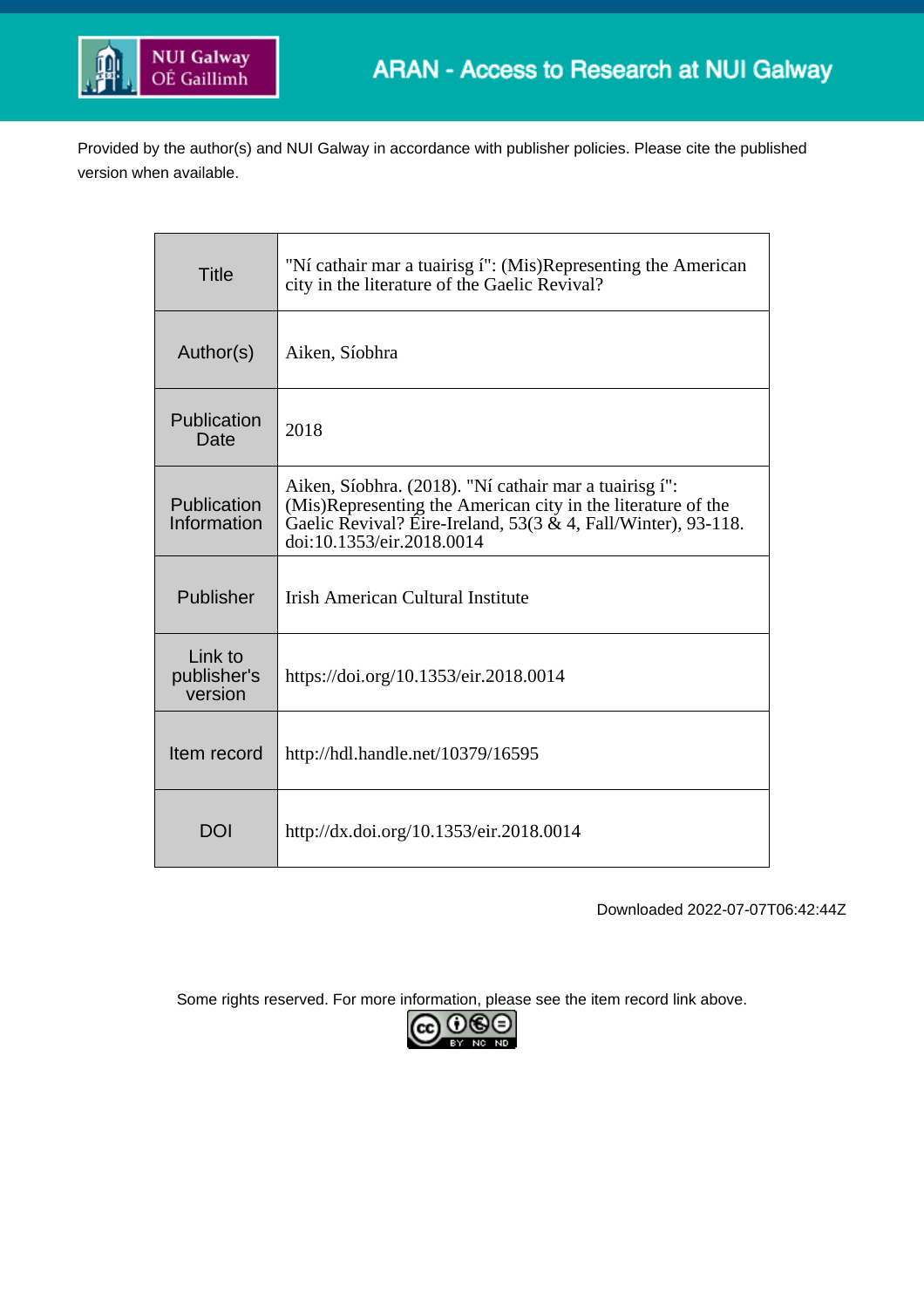### **Síobhra Aiken, "'Ní cathair mar a tuairisg í': (Mis)Representing the American City in the Literature of the Gaelic Revival?" Éire-Ireland 53:3&4 (Fall/Winter 2018): 93-118. https://doi.org/10.1353/eir.2018.0014.**

In a letter to the newly established bilingual journal *Fáinne an Lae* in August 1898, the appropriately named "Fear na Cathrach" (the City Man) professed his belief that the success of a modern literature in Irish depended on its capacity to engage with the buzz of city life:

Ní féidir do theanga na hÉireann stad go mbéarfaidh lucht na tuaithe ar éirimíbh agus ar intinníbh brostuighthe na gcathrach, agus ní fuláir dúinn iad sain do bheith againn i litridheacht na haimsire seo. Más mian linn aon litridheacht do bheith againn feasda, caithfear brigh agus neart agus fuinneamh nua do chur inti. Ní has an dtuaith a thiocfas an spiorad nua so. . . . Is mire agus is buirbe go mór tonn-tuile beathadh na cathrach 'ná sruthlán mall meirbhshiubhlach na beathadh tuatha.[1]

(The language of Ireland cannot cease to exist until country folk possess the hasty aptitudes and spirits of the cities, and we must funnel this into the literature of today. If we want to have any type of literature henceforth, we must add life and strength and energy to it. This new spirit will not come from the countryside. . . . The tidal wave of city life is far quicker and fiercer than the languid slothful streamlet of country living.)[2]

The proposal of "Fear na Cathrach" was swiftly called into question by "Fear na Tuatha" (the Country Man), who argued that the Irish language belonged to the rural populations and "was not compatible with the indifference and the lethargy of city men."[3] This spirited commitment to rural culture was shared by most authors writing in both English and Irish during the period—with notable exceptions. Founded in 1893, the Gaelic League strove to reestablish the spoken language and also to cultivate "a modern literature in Irish."[4] Yet despite heated debates regarding the form, dialect, and font that this new literature should adopt, the possibility of the urban milieu as an appropriate subject matter was not readily entertained. Gaelic Leaguers viewed the Irish language as inextricably linked to the Gaeltacht regions and looked to the west as a blueprint for an authentic national identity: Irish-speaking, Catholic, rural, and traditional. That this belief took root is clear. Writing over fifty years later, the modernist poet Máirtín Ó Direáin commented that his native tongue was not adequately furnished to tackle the social mores of city life: "Caithfear gortghlanadh is forbairt a dhéanamh uirthi fós sula mbeidh sí i ngleic leis [an saol cathartha]" (The language still must be overhauled and developed before it can come to grips with it [city life]).[5]

Although Gaelic Leaguers may have pushed the conviction of "Fear na Cathrach" that "city life does not oppose the spirit of any language" to the periphery of their philosophy, the specter of urban life haunted much of the Gaelic literature produced around the turn of the century.[6] With widespread depopulation and emigration occurring throughout Ireland, the city seemed to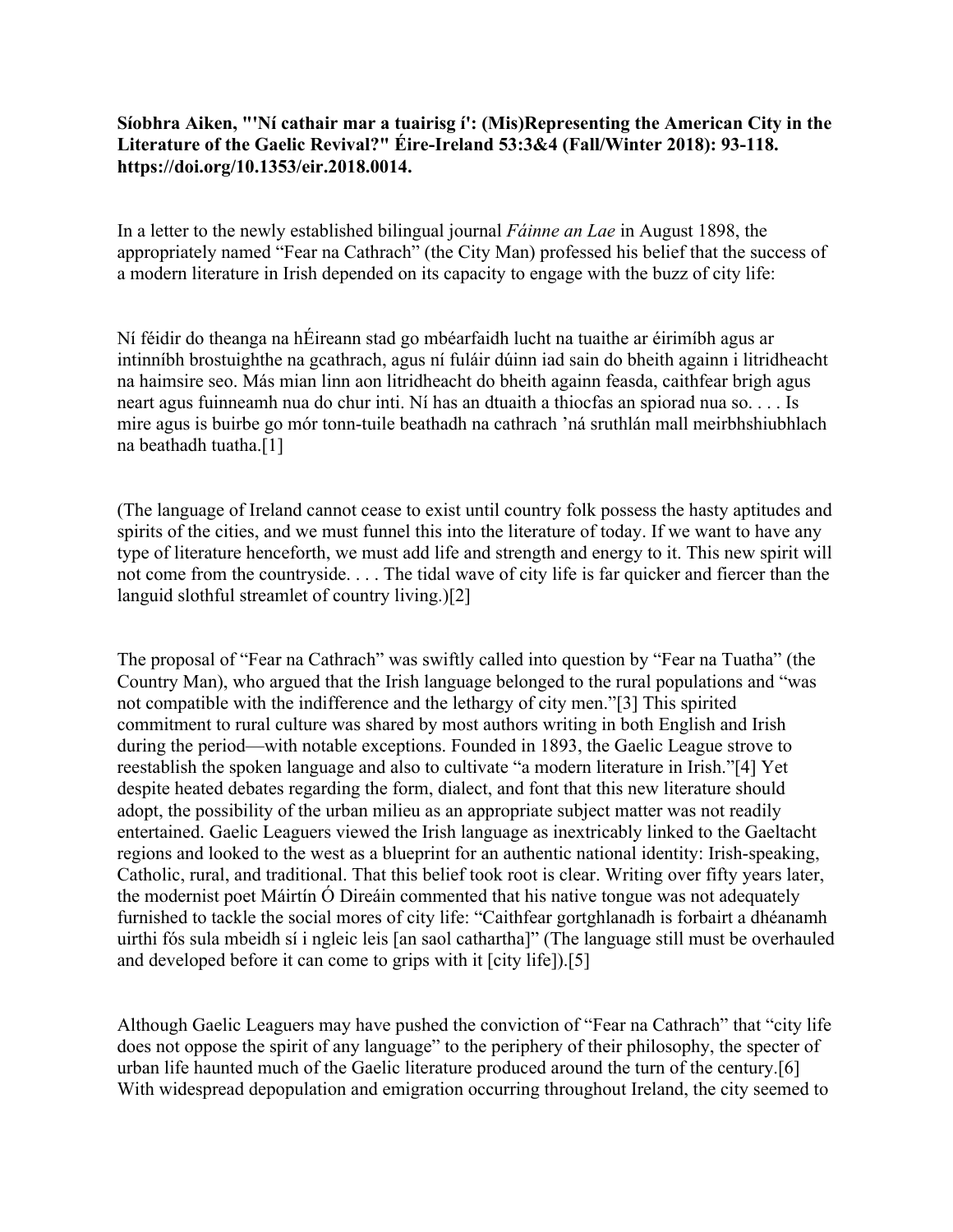symbolize everything that threatened the aims of the League. In an editorial in *Fáinne an Lae* in 1898, for example, Dublin was scorned as "cathair mhór an Bhéarla agus namha do'n Ghaedhilg" (the city of English and the enemy of Irish).[7] The industrial centers of England and the United States proved more contentious still, depicted in the various periodicals and organs of the League as dystopian landscapes plagued by materialism and ungodliness that actively corrupted and Anglicized wide-eyed young emigrants.

From the mid-nineteenth century in European literature, the city had emerged as a key trope as the environment upon which the anxieties of the modern isolated self were projected. Within the context of the Gaelic Revival, representations of the city were so confined to antiemigration texts that depictions of the urban were typically assumed to carry such a thrust. Philip O'Leary notes that anti-emigration stories generally "did little but sketch dreadful monitory parables of the dangers facing the emigrant, particularly the Irish-speaking emigrant, in the ferment of the urban, usually American melting pot."[8] Much of such literature was certainly simplistic, propagandist, and even predictable. This article, however, considers how our understanding of what Tom Garvin views as the "evil-city-versus-virtuous-village" polarity within Gaelic League discourse demands more complex exploration.[9] It first examines representations of the exilic city in a number of works by the largely urban-based Gaelic Leaguers in Ireland and then considers how Irish-speaking expatriates in the United States assimilated and responded to these stark representations of their landscapes. Many of the fictional and prose renderings of the city by American-based writers appear to be largely negative and thus supportive of the anti-emigration movement. But a closer reading of these texts demonstrates how these authors' perceptions of the urban are colored by their complicated bicultural identities—identities that could, in some cases, be in conflict with the antiemigration movement.

#### **Fighting the "Emigration Terror" at Home**

From the beginning of the twentieth century in Ireland, the anti-emigration short story became its own literary genre, appearing in various Irish-language and English-language publications alike, most notably *Ireland's Own* and the *Irish Homestead*. Such a degree of attention devoted to emigration was well-founded; between 1881 and 1910, over three quarters of a million people left Ireland, a disproportionate number of whom hailed from Irish-speaking regions.[10] Numerous protectionist tactics were advanced to curtail what Patrick Pearse referred to as the "emigration terror."[11] New forms of land distribution were promoted,[12] and advertisements seeking employment for young Irish speakers appeared in *An Claidheamh Soluis*, the mouthpiece of the League. The organization's Industrial Committee also promoted selfsufficient industries in Irish-speaking areas.[13] Many in the League aligned themselves with the Anti-Emigration Society,[14] founded in 1903 to combat the "emigration evil in Ireland, especially in the Irish-speaking districts."[15] But as Kerby Miller observes, despite these practical measures post-Famine emigrants often left eagerly, in many cases motivated by personal ambition as much as by economic necessity.[16]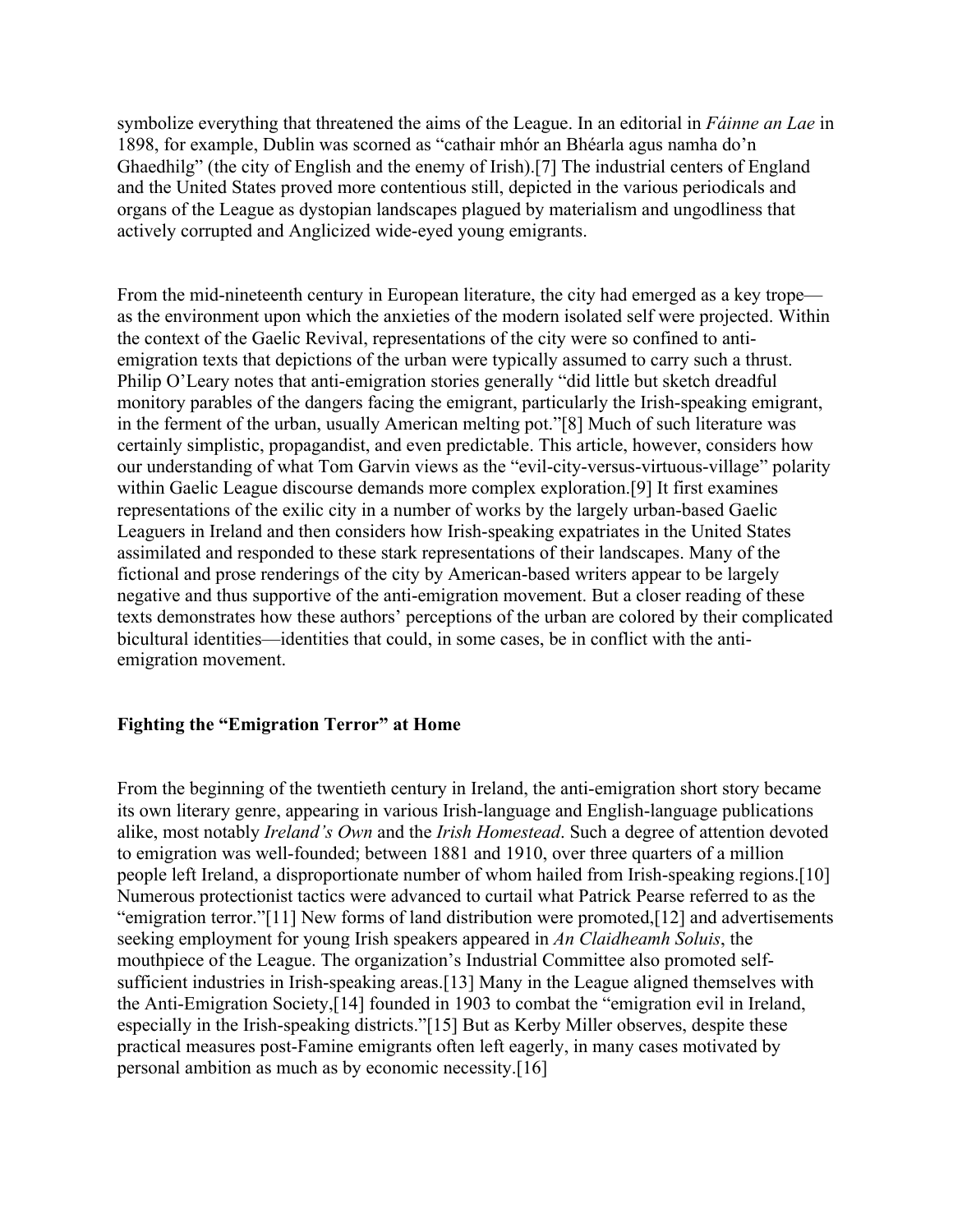As part of a multipronged effort to curb the tide of emigration, fiction was mustered into the service of the movement. Many of these cautionary anti-emigration works trace the journey of the tempted youth who is reprimanded and comes to realize that emigration is a betrayal of Ireland. Indeed, two of the most popular and often-cited anti-emigration tales of this period the novelette *An Cneamhaire* (The Rogue) by Úna Ní Fhaircheallaigh (also known as Agnes Farrelly) and the popular drama *An Deoraidhe: Dráma i n-aghaidh Imtheachda thar Sáile* (The Exile: A Drama against Emigration) by Lorcán Ua Tuathail—follow the same narrative pattern. America threatens to lure away the female protagonist, but luckily her selfish road to emigration is interrupted by the presence of a "Returned Yank," who warns her of the true plight of emigrants abroad and convinces her to remain in Ireland.[17]

More adventurous writers who dared to depict the American city, whether or not they had ever actually experienced life abroad, typically set out to chart the physical and moral decline brought about by urban life. Such stories clearly appealed to the judges in Gaelic League literary competitions, who awarded Máirtín Ó Ceallaigh's "Mustar an Bhodaigh" (The Arrogant Lout) an Oireachtas prize in 1909.[18] After arriving in New York, the female protagonist Eibhlín is literally suffocated by the harsh working conditions at the laundry where she finds work. Her horrific surroundings are juxtaposed to the bucolic community she left behind:

'Sé an áit oibhre a bhí aici ná árus mór dorcha i n-íochtar an tighe sé troighthe fé an tsráid. Do ghoill easpaidh aeir uirthi is d'imthigh an luisne ó n-a leacannaibh. Bhíodh tuirse an domhain uirthi gach tráthnóna is ní bhíodh aon ghreann aici. Ní bhíodh aon rinnce ag na crosbhóithribh san Domhnach is ní bhíodh na daoine ag spaisdeoireacht cois trágha mar bhídis i mBaile na Cathrach. Ní fhaca sí duille glas ná fiú an tráithín féin ó d'fhág sí a máthair, is níor áirigh sí éin ag déanamh ceoil. Bhí droch-bhlas ar an mbiadh a bhí le n-ithe is ní raibh braon leamhnachta le fághail. Chuaidh sí i laigeacht is i mbreóiteacht is níor fhéad sí a cuid oibre a dhéanamh.[19]

(Her workplace was a big dark hall in a basement, six feet under the street. The lack of air unsettled her and the glow faded from her cheeks. She was exhausted every evening and never laughed. There were no dances at the crossroad on Sunday, and people didn't go for walks along the beach like they did in Baile na Cathrach. She didn't see a green leaf, nor even a piece of straw, since she left home and she never heard any birds making music. The food was nauseating and there wasn't a drop of fresh milk to be had. She grew weaker and sicker until she could no longer do her work.)

Eibhlín meets her tragic death shortly after arriving in the New World; her fate reinforces the common literary and cultural motif epitomized by the custom of the American wake, which equated emigration with death. Such stories often conclude with an anti-emigration plea that draws on the proverb "ní cathair mar a tuairisg í" (the city is not as they say) to warn readers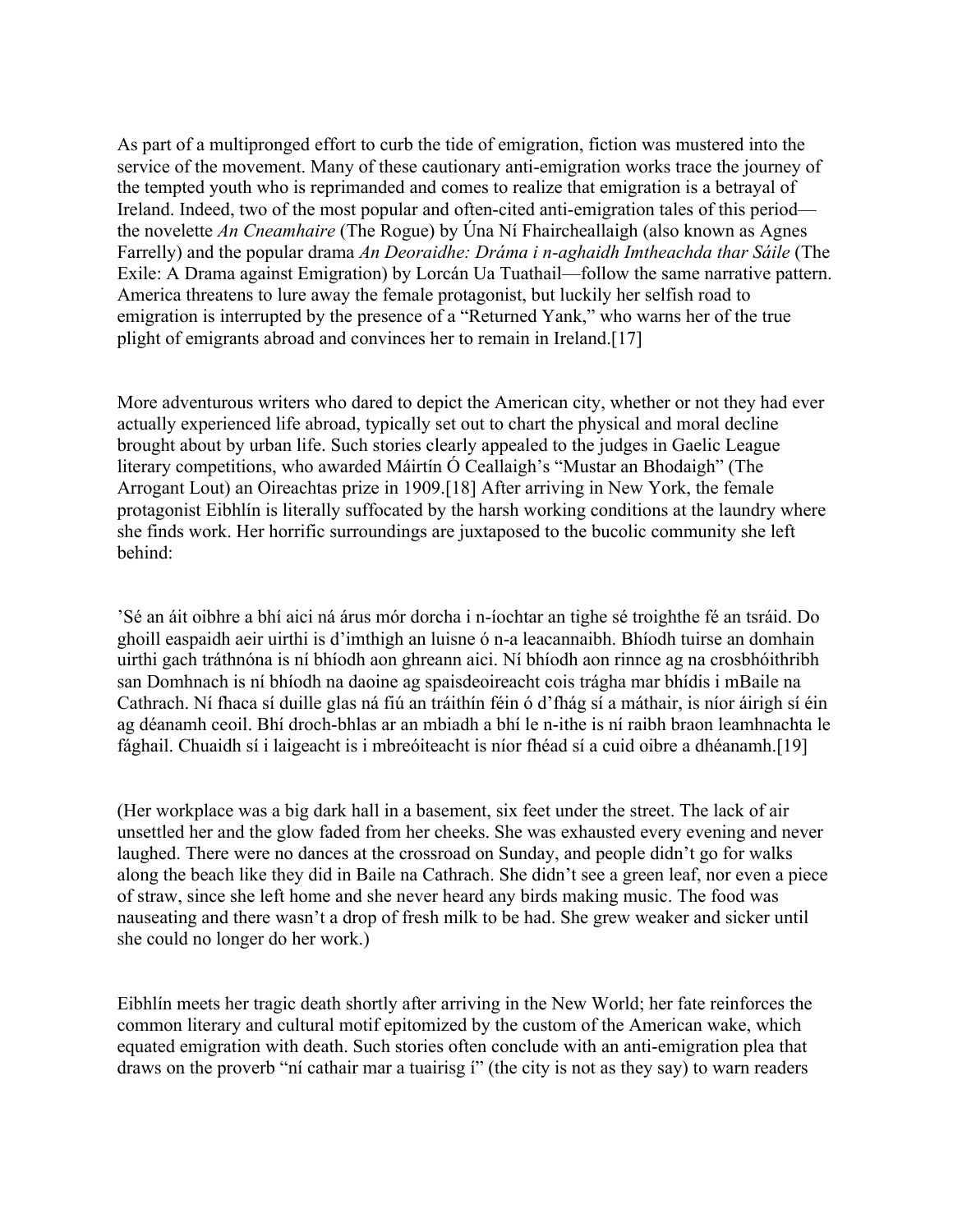against falling victim to deceitful letters from Irish American émigrés filled with false promises of material wealth and financial gain.[20]

Less noble than the fate of death, however, was the moral corruption of Anglicization, as well as the mental deterioration induced by city life. In Pádraic Ó Conaire's 1907 short story "Nóra Mharcais Bhig" (Nora, Daughter of Little Marcus), published with the subtitle "Fíor-scéal a bhaineas leis an imirce" (A True Story about Emigration), the protagonist Nóra grows "aosta críonna i n-aon lá amháin" (old and elderly in one day) and struggles with her dual personality engendered by life in London.[21] The threat posed by the city to women's moral purity is apparent in Nóra's gradual descent to alcoholism, and, although only implied, to prostitution.[22]

The fate of substance abuse and sexual deviance is generally reserved for women. In Seán Ó Ceallaigh's short story "Éamonn Óg Ó Néill" the female protagonist Máire befriends a young Irish girl on the boat to America who, like  $\acute{o}$  Conaire's Nóra, is deceived into entering the sex trade as soon as she reaches New York.[23] Máire is so traumatized that she is sent to live with the nuns, taking her last breath just as her beloved arrives in Chicago to save her.[24] The eponymous female protagonist in Máire Ní Cheallaigh's story "Máire Ní Bhriain" suffers the same fate, and in both tales the mourning male partner emerges as a tragic hero who subsequently dedicates his life to fighting the evils of emigration.[25] The overrepresentation of women's victimhood in these stories undoubtedly relates to the high rates of female emigration from Ireland at the time—and its perceived threat to the body politic of the nation.[26] These stories are thus more than merely anti-emigration diatribes. Aiming to quash any expression of female sexuality symbolized by the modern city, they also chastise young women who challenge the patriarchal system by yearning for an independent existence abroad.

Given that these Irish short stories were largely written by urban-based and middle-class Revivalists attracted to the market for anti-emigration writing, they are, not unexpectedly, filled with contradictions. Sceilg (Seán Ua Ceallaigh, 1872–1957) won a monetary Oireachtas prize for his harrowing anti-emigration short story in 1905,[27] yet two years previously he had acknowledged that emigrants fared better in America than in West Kerry.[28] James Joyce wrote the story "Eveline" in *Dubliners* in 1904 in response to an offer of £1 from George Russell, editor of the *Irish Homestead*, for a "simple, rural? livemaking? pathos?" story.[29] The young female protagonist flirts with the idea of emigrating to Argentina at a time when "going to Buenos Ayres" was a euphemism for taking up the life of prostitution.[30] However, Eveline's decision not to emigrate, but to remain in Dublin with her abusive father, flouts the anticipated anti-emigration narrative by thwarting romanticized conceptions of restorative "simple" community life in Ireland. Ó Conaire's "Nóra Mharcais Bhig" also frustrates any such prescriptive message. When Nóra returns to Connemara to get her life back on track, the local priest ignores a more supportive London clergyman's request to care for her. Even her father casts her out and in the story's final scene attempts to obliterate Nóra's name from his boat.[31] Far from offering spiritual regeneration, the west of Ireland greets the returned emigrant with callous rejection.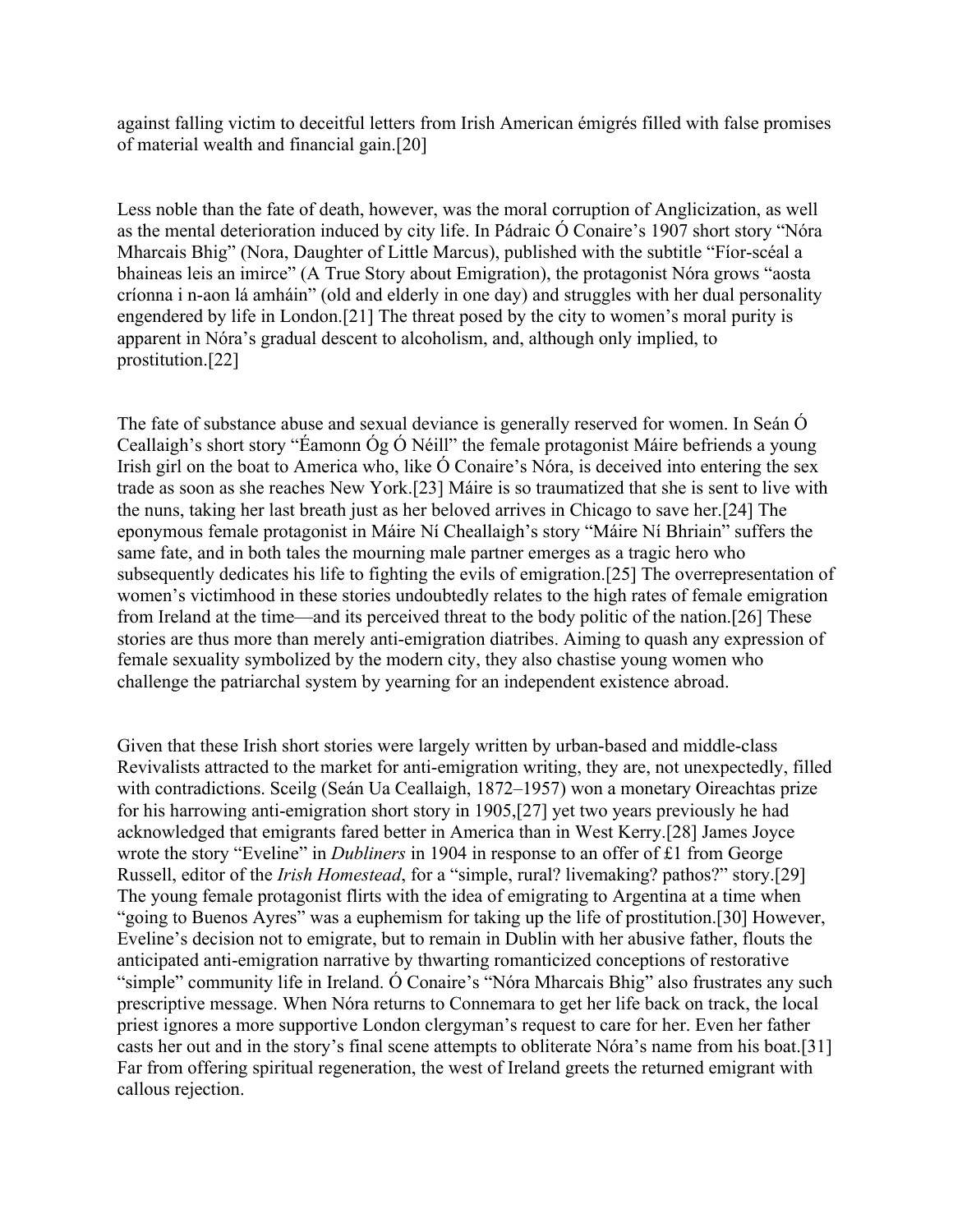#### **The Ambiguous Role of the "Returned Yank"**

O'Leary, Catherine Nash, Ann Schofield, and others observe that the returned and contaminated Irish emigrant—the "Returned Yank" or "Poncán"—is an overtly negative literary figure.<sup>[32]</sup> By contrast we see the "conversion motif" in Swedish American literature, where the vagabond emigrant returns from the United States to become a more patriotic and devoted Swedish citizen.[33] Schofield suggests that in the Irish context the "Returned Yank" became, rather, a figure onto which the trauma of mass emigration was projected; returnees are characteristically condemned, mocked, even dehumanized. In Ní Fhaircheallaigh's novelette *An Cneamhaire*, that figure's crudeness and grotesque appearance cause children to run from him in terror: "Fear tanaidh, fad-lámhach, cam-shúileach do bhí ann" (He was a thin, long-armed, crooked-eyed man).[34] Yet ironically this vulgar returned Yank supplies the protagonist with the dowry she needs to evade emigration. That the ample financial assets of the Yank contradicted dire Anti-Emigration Society reports that life was "seven times worse" in America ("is seacht measa é thall i n-America") did not seem to raise concern.[35] Negative portrayals of the emigrant reflected the fiery rhetoric of Pearse and others.[36] Rejecting the "forced exile" narrative, Pearse suggested that most emigrants left "for fun and fancy":

Let us plainly tell the emigrant that he is a traitor to the Irish State, and if he knew but all, a fool into the bargain. . . . We believe, moreover, that in a vast number of instances the emigrant, far from being a martyr, is a mere weakling and a coward who emigrates mainly because he is too lazy or too proud to do what he regards as "menial" work at home—on the far side of the Atlantic he is much less squeamish.[37]

Such condemnation of the self-indulgent and materialistic instincts of "An Poncán" contradicted reports about the dire conditions of American-bound emigrants and masked a key reality: the Gaelic League relied on the monetary support of the diaspora. For many within the movement, America was perceived as "Tír na nDollar" (the Land of Dollars), and the League repeatedly enlisted the backing of Irish expatriates to validate and fund its anti-emigration diatribes.[38] In 1900 the literary contest of the Oireachtas ran a competition, ironically sponsored by the New York Gaelic Society, for the best essay discussing emigration.[39] In 1903, shortly after its foundation, the Anti-Emigration League sent a memo to several Irish American newspapers and periodicals asking Irish Americans to "furnish evidence of the hardship and suffering of our people."[40] An appeal for similar reports featured in the bilingual New York-based literary periodical *An Gaodhal*.[41]

#### **Irish America Weighs In**

But how did the Irish American communities respond to this vilification by the Gaelic League? The Anti-Emigration Society argued that the Irish in America had a "great responsibility in this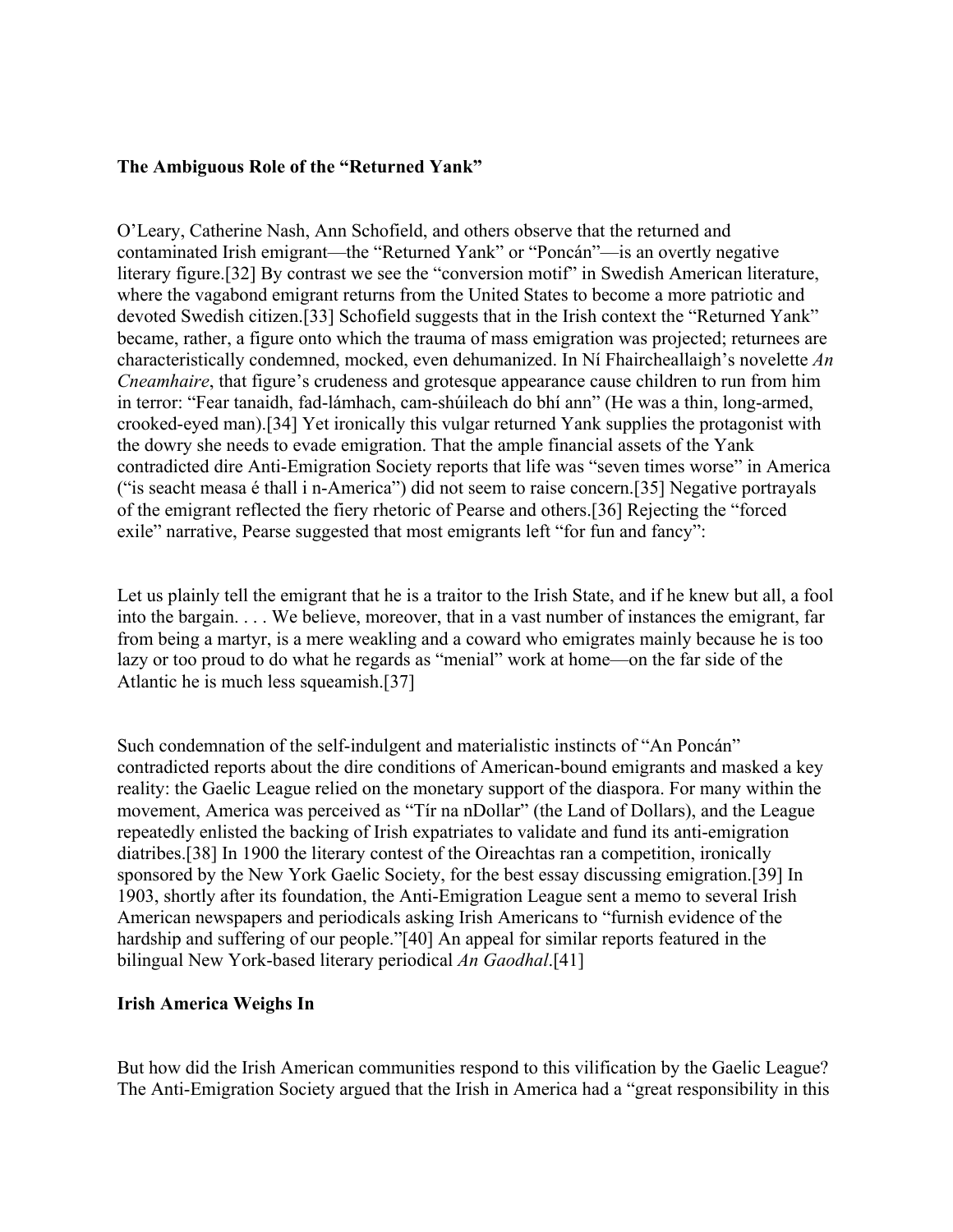crisis," and not unexpectedly, some correspondents rejected such attacks.[42] An editorial in the *Irish American Weekly*, for example, questioned the motives of the Anti-Emigration Society given "the hopeless despair that appears to have seized on the whole population."[43] However, a literate body of active Gaelic Leaguers throughout the United States supported the movement by contributing articles to various Irish-language periodicals. Such journalism reveals not only how emigrants viewed their circumstance, but also how they pandered to their intended audience.

The Gaelic Revival movement among the diaspora was often more pioneering than it was at home. The first American Philo-Celtic Society was founded in Boston in 1873, almost four years before the Society for the Preservation of the Irish Language in Dublin. The bilingual New York-based literary journal *An Gaodhal* appeared in 1881, a year before its Irish counterpart *The Gaelic Journal*. Donncha Ó Súillea bháin notes that the London branch of the organization advanced many of the more progressive League initiatives, and Fionnuala Uí Fhlannagáin and William Mahon argue that from the late nineteenth century Irish Americans were more active in collecting and printing Gaelic material than the Irish.[44] The widespread availability of Irish print material in the United States—for example in "Gaelic Departments" of newspapers such as Boston's *Irish Echo*, the *New York Irish American*, and the *Chicago Citizen*—encouraged many emigrants previously without access to Irish-language texts to develop literacy in their native tongue.

As they vented their frustrations at conditions in their adopted homeland, many of these emigrants engaged in Irish-language writing supporting viewpoints nourished by the Gaelic League. Two prominent American Gaelic Leaguers—William J. Balfe, head of the Hartford Gaelic School, and Pádraig Ó hÉigeartaigh (or Patrick F. Hagerty) of the Springfield Irish Language Society—responded to the Anti-Emigration League's call by contributing shocking reports of hardships facing new emigrants in their respective adoptive American cities.[45] In *An Claidheamh Soluis* in 1909 Pádraig Ua Déaghdhaigh lamented the number of homeless Irishmen in New York whose families in Ireland were oblivious to their plight:

Is iomdha buachaill croidheamhal a bhainfeadh casadh as camán i bpáirc an chluiche ag siubhal sráideanna na cathrach so toisg easbaibh oibre, 'n-a gcodladh is na páirceannabh puibhlidhe, snuadh an bháis ar a n-éadan, gan luid ar a ndromaibh, gan stoca ar a gcosaibh, agus feasóg míosa ag fás ar a ngiallaibh, gan rásúr chum a mbeárrtha imtheacht leó féin ar nós leathartaigh lá geimhridh.[46]

(There are plenty of hearty men who would surely hit a fine hurl on the pitch who are walking the streets of this city for want of work, sleeping in the public parks with the look of death on them, without a rag on their body or socks on their feet, and with a thick beard on their jaws for want of a razor; wandering about on winter days like sluggish creatures.)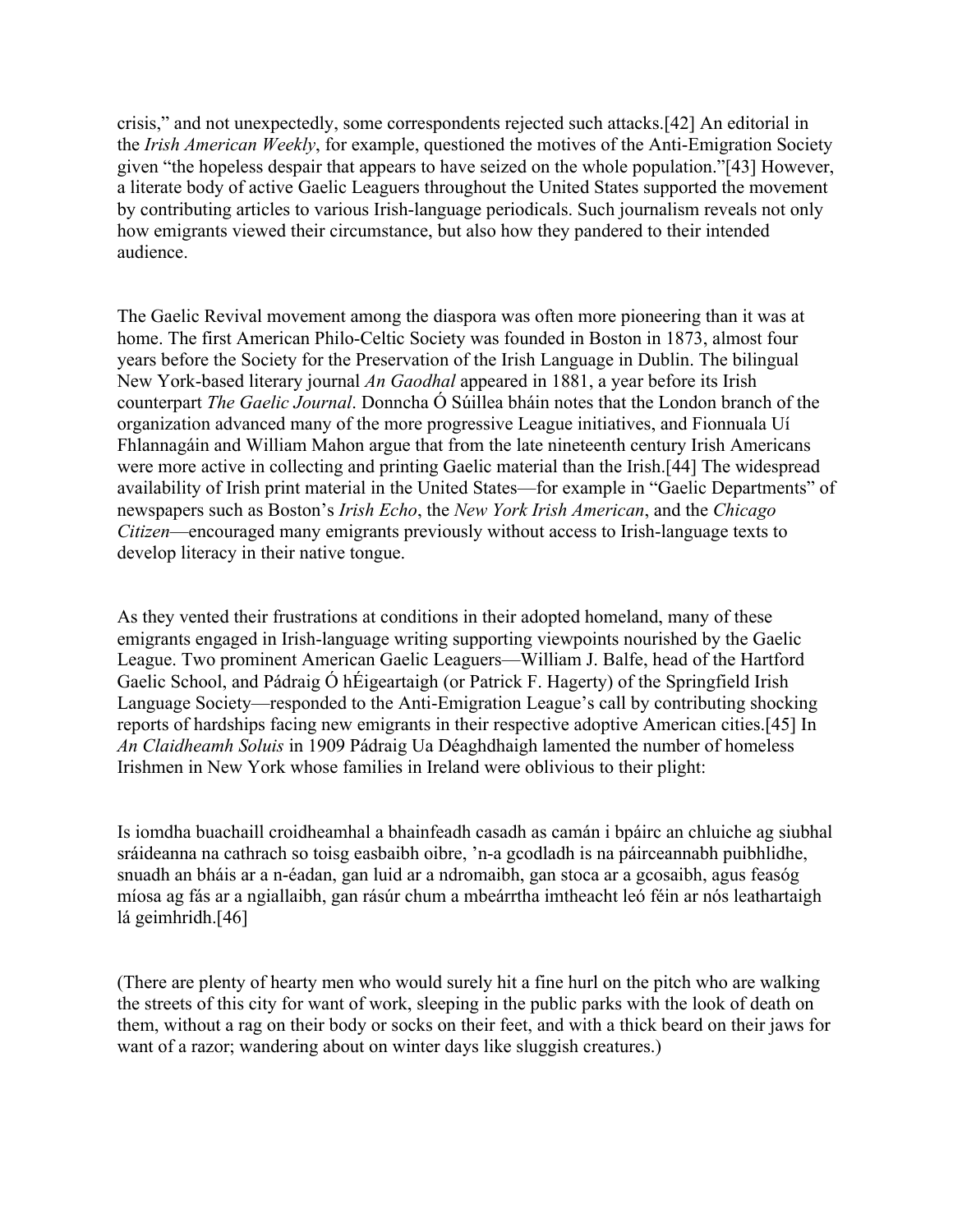Kerry-born Mícheál Ó Raghallaigh (or Michael O'Reilly, 1865–1942) was one of the first writers based in America to produce a fictional account alerting readers to the dangers of emigration. In the short story "Duine de sna Míltibh" (1902), Séamus ignores his parents and his girlfriend's pleas, instead setting off for New York to make his fortune before returning home.<sup>[47]</sup> He is, however, tragically consumed by the foreign city:

Tráthnóna an tríomhadh lae dhó i Nuadh Eabhroc, bhí sé 'n-a shuidhe ar stól sa pháirc agus thuit sé 'n-a chodladh, mar bhí sé tabhartha, lag, fann, tar éis a bheith ag siubhal gan stad ar feadh an lae, agus bhí an ghrian ag taitneamh anuas go te air agus bhí leacacha na sráide chomh te le teinteán. Bhí a chosa cloguighthe, an t-allus ag sileadh le na gruadhnaibh, a aghaidh loisgthe ó'n ngréin, a theanga a sgoilteadh leis an dtart, agus bhí sé gan biadh le breis is ceithre huaire fichead.[48]

(The evening of his third day in New York, he was sitting on a stool in the park and he fell asleep because he was worn out, weak, and faint after having walked for the entire day. The sun was radiating heat down on him and the street pavements were as hot as fire. His feet were covered in blisters, the sweat was running down his cheeks, his face was burnt from the sun, his tongue was splitting with the thirst. He had not eaten in over twenty-four hours.)

Unlike many tales that provide a somewhat imprecise or vague representation of the American city, the story conveys the author's first-hand knowledge of the urban landscape. Addressing Irish readers, Ó Raghallaigh compares New York public parks with Phoenix Park in Dublin and details aspects of the city's law when Séamus is arrested and spends two weeks in prison for sleeping in the park.[49] After release and a short-lived period of contentment—"[ní] raibh éin tír mar Aimeirice" (there is no place like America)—his life is cut short by a fatal fall at a poorly paid construction-site job.[50] His companions are indifferent to his plight, for as the narrator observes, "is beag an tsuim do chuirtear i mbás duine i Nuadh Eabhroc" (a person's death does not attract much attention in New York).[51] Ó Raghallaigh reinforces the sense of the callousness and anomie of urban life in the story's title, "Duine de sna Míltibh" (One Person among Thousands).

Although this work echoes the anti-emigration theme of contemporary Irish fiction,  $\acute{O}$ Raghallaigh also contributed different sorts of stories to New York's *An Gaodhal* during the same period. Unlike the anti-emigration-laden rhetoric of his writing for Irish audiences, these Irish American stories focus on the author's youth on Kerry's Iveragh peninsula and his hopes for Irish independence. That none contain anti-urban or anti-American themes suggests that "Duine de sna Míltibh" was written specifically for Irish readers. Indeed, Ó Raghallaigh's Kerry-based stories in *An Gaodhal* are conceived through the insider-outsider perspective of an urban lens to recreate scenes from rural life in Ireland for *An Gaodhal*'s American audience. The author reminds his readers that "there were neither automobiles nor steamboats" in Kerry during his youth and emphasizes the pitch-blackness of the rough sea on stormy nights.[52]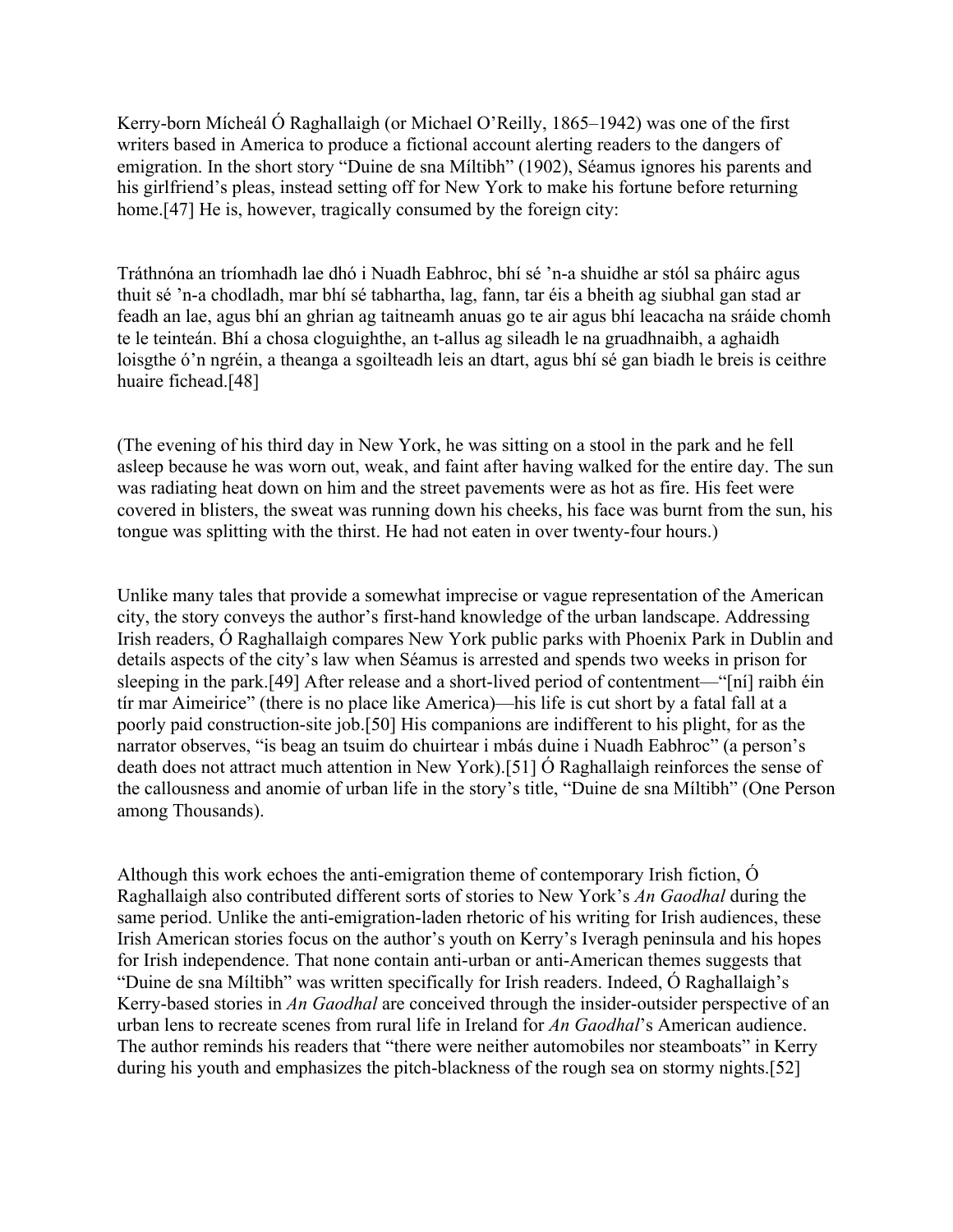Such imagery offers a stark contrast to the bright lights and bustling streets familiar to his New York readers.

In truth, the tragic migration tale related in "Duine de sna Míltibh" shares little with the author's own life trajectory. Having emigrated to New York in 1886, Ó Raghallaigh established himself in the city as an exemplary Gaelic scholar.[53] He became president of the St. Brendan's Branch of the Gaelic League, editor of John Devoy's the *Gaelic American*, and a founding member of the Friends of Irish Freedom.[54] Indeed, Séamus's awe of the social life he observes in New York may relate to the author's own experiences of hosting large Irishlanguage entertainments.[55]

## **Keeping the Faith in America: Mac Mic Mháiréide Ní Thaidhg and Pádraig Ó hÉigeartaigh**

The work of the still unknown California-based writer "Mac Mic Mháiréide Ní Thaidhg," whose prose pieces appeared in *Fáinne an Lae*, *An Claidheamh Soluis*, and *Irisleabhar na Gaedhilge*, also appears to function as ancillary literature to the anti-emigration movement. But his work offers more complex insights into how expatriates themselves received its agenda and responded to the negative portrayal of the "Poncán." Hailing from the village of Baile Bhúirne, Co. Cork, Mac Mic Mháiréide Ní Thaidhg wrote a pair of stories about two brothers whose fate in the New World was shaped by the degree of their loyalty to their native tongue.[56] In "Sgeul Thomáis na Claise agus a Chuid Béurla" (The Story of Tomás of Clash and His English), the young emigrant, who prides himself on his proficiency in English, arrives in New York to find that his uncle Mícheál Ó Buachalla has transformed his identity, becoming a Freemason and changing his name to M. D. Johnson:

D'iompaigh sé air fad amoch 'na Shasanach. Téidheann sé féin, agus a bhean 'as a chlann gach Domhnach ag tríall ar theampall Sasanach atá 'san chathair so. Agus go deimhin duit-se, ní'l aon chreideamh ag muintir na h-eaglaise sin, chomh beag a's 'tá ag bonn mo bhróige, . . . agus is é bun a's bárr a g-criostamhlachta an fhuath atá aco go léir do'n g-creideamh Catoilice, agus go mór-mhór do Chatoilicibh ó Éirinn.[57]

(He completely transformed into an Englishman. He and his wife and his children go to the English temple in this city every Sunday. And I'm telling you, the people of that church don't have any religion, as much as the sole of my shoe does. . . . The ins and outs of their religion is their hatred for Catholicism, especially Catholics from Ireland.)

While running unsuccessfully for mayor, however, Johnson attends Catholic mass and sponsors a local orphanage in his attempt to secure the Irish vote. Tomás follows the path of his thwarted uncle and against his better instincts works on a vineyard for a wealthy landowner who was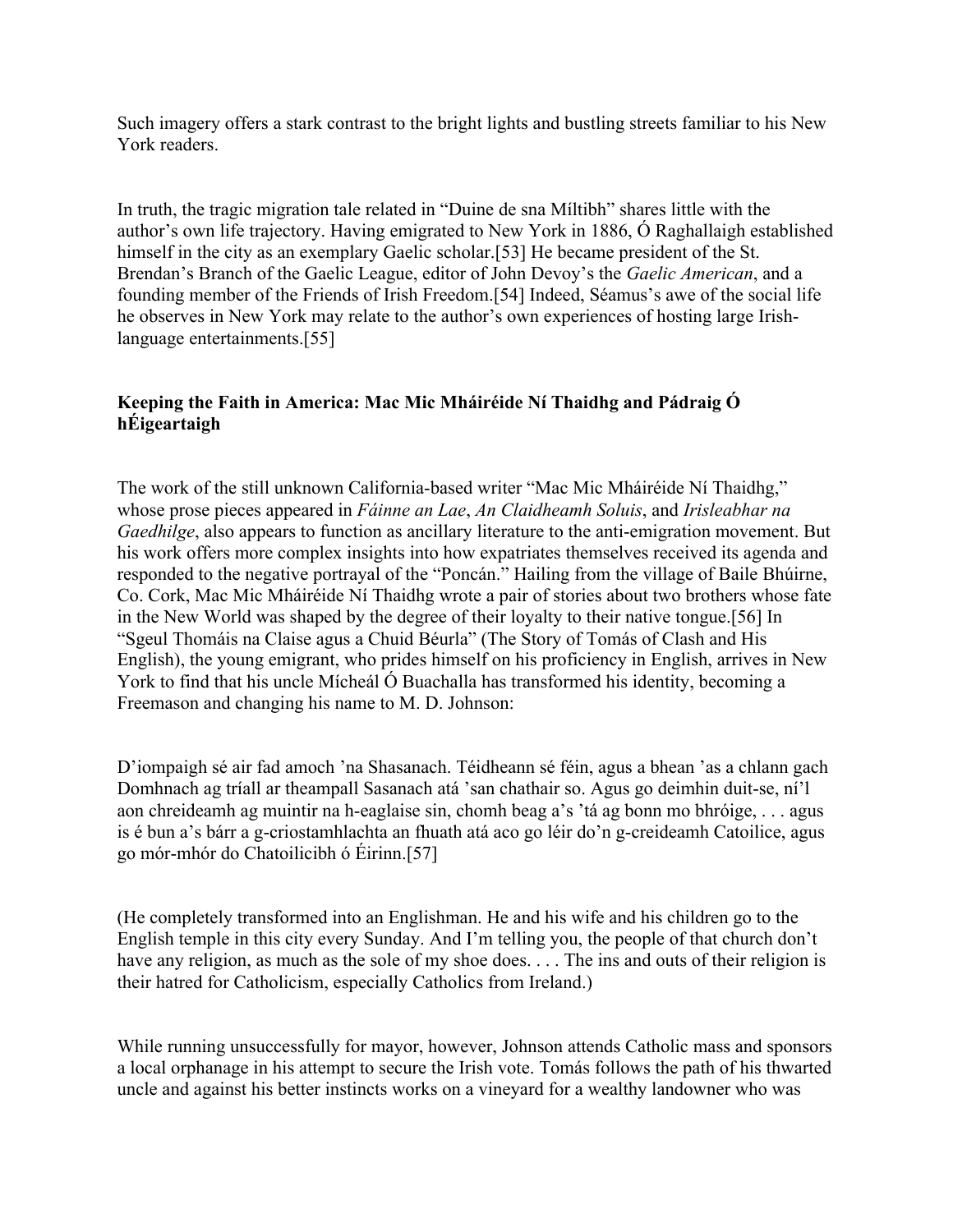"chomh dubh le muic i gcoinne Catholice" (as black as a pig in opposition to Catholics).[58] The nephew's abandonment of his religion appears to seal his fate, for although he marries, his wife dies young. On his own deathbed Tomás decides to return to his Catholic faith, but his unhinged son attempts to murder the priest called to perform the last rites. The story thus suggests that shedding nationality, faith, and language produces a hereditary degeneration, for Tomás's devilish son ("an t-áidhbheirseoir mic") drinks and gambles away his father's money, ending his life in a lunatic asylum in "Napá" (the Napa Valley).[59] Such a negative portrayal of second-generation Americans accords with Mac Mic Mháiréide Ní Thaidhg's criticism of the "native-born Irish Americans"—those of Irish lineage whom he critiques in other writings. For example, in one article he openly mocks the pageantry of Irish American politicians who wore shamrocks "chomh mór led' dhorn" (as big as your fist) on St. Patrick's Day, but forgot or willfully ignored the cause for the rest of the year.<sup>[60]</sup> The simultaneously published short story about Tomás's brother, "Sgéal Sheagháin na Claise" (The Story of Seán of Clash), offers a far different tale of emigration. Unlike Tomás, proud of his fluency in English, his brother Seaghán fails miserably in his studies and arrives in New York without a word of that language. The local priest Father Seaghán Paor takes Seaghán under his wing and insists that if he first learns to read and write in Irish, his mind will be opened to the languages of the world. Within a fortnight, Seaghán masters literacy in his native tongue and subsequently acquires perfect English: "is aige do bhí an Sacsbhéarla gan aon bhearna ann" (he had English without a single gap).[61] Elected to Congress after only seven years in New York, Seaghán's success, in contrast to his brother Tomás's early death, is attributed to his loyalty to his faith, homeland, and language. Mac Mic Mháiréide Ní Thaidhg's story complicates the conventional image of "An Poncán." Although critical of those Irish emigrants who renounce their past, this emigrant writer views the urban city of exile not as hazard to Irish identity, but rather as a place where immigrants can choose to retain and develop their heritage.[62]

Because he used a pen name, Mac Mic Mháiréide Ní Thaidhg's identity remains unknown, but references to fellow Gaelic Leaguers indicate that the author was active in the San Francisco Bay area. He brought a traditional Irish emphasis on place-names to his American writing.[63] Some of this fiction, reminiscent of the period's popular American dime-novel genre, contains entertaining descriptions of searching for gold in Missoula while trying to avoid the "fir dhearga" (i.e., Native Americans).[64] But Mac Mic Mháiréide Ní Thaidhg adapted the Irish language to fit the new urban surroundings he now inhabited. Drawing on the tradition of *dinnseanchas* (lore of place), he Gaelicized urban place-names encountered by emigrants, showing that their language could be applied to American life—and indeed had transformative properties to combat the negative elements associated with the urban industrial setting of Irish anti-emigration authors. Thus Los Angeles became "Cathair na n-Aingeal" (the City of Angels),[65] Oakland was "Talamh na Daraidhe" (the City of Oak),[66] and the town of Total Wreck in Arizona became "Scriosta ar Fad" (Completely Destroyed).[67] This transformation of American placenames reoccurs in texts by a variety of authors, such as the epic poems of Eoin Ó Cathail (1840–1928) who resided in "Uisge-Glasda, Misigan" (Pentwater, Michigan). The Kerry song and folklore collector Pádraig Feiritéar (1856–1924), who emigrated to New York in the 1880s, similarly rendered Chelsea, Massachusetts, as "Calcsuidhe, Stát Mórchruachan"—apparently based on the etymology of London's Chelsea and on his understanding that the Native American meaning of Massachusetts was "Big Mountain."[68]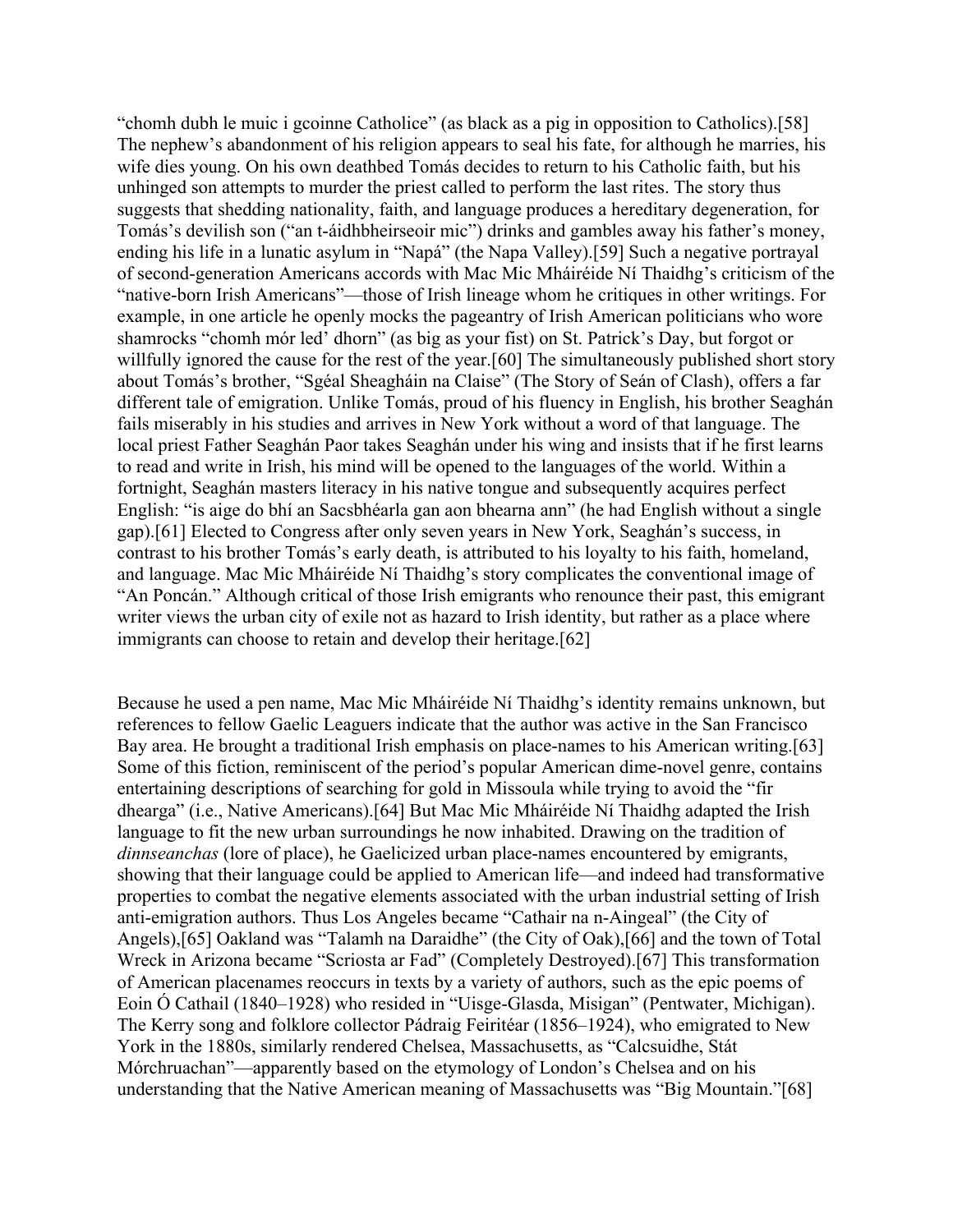The Springfield-based poet and writer Pádraig Ó hÉigeartaigh (1871–1936) provided antiemigration accounts similar to Mac Mic Mháiréide Ní Thaidhg's, mocking his Massachusetts neighbors who imitated the English mannerisms of their American counterparts. But whereas Mac Mic Mháiréide Ní Thaidhg's identity remains unknown, Ó hÉigeartaigh is familiar to both scholars and school children through his lament "Ochón, a Dhonncha," written in 1905 after the drowning of his young son. The poem has been praised by various critics, most notably Seán  $\dot{O}$ Tuama, for evoking the deep-rooted sense of place, or "ómós áite," in Irish literature.[69] In the first verse the narrator laments that his young son will be buried in the hostile soil of America, not in the poet's own birthplace on the Iveragh peninsula:

Ochón! a Dhonncha, mo mhíle cogarach, fén bhfód so sínte; fód an doichill 'na luí ar do cholainn bhig, mo loma-sceimhle! Dá mbeadh an codladh so i gCill na Dromad ort nó in uaigh san Iarthar mo bhrón do bhogfadh, cé gur mhór mo dhochar, is ní bheinn id' dhiaidh air.

(My sorrow, Donncha, my thousand-cherished, under this sod stretched, this mean sod lying on your little body—my utter fright! If the sleep were on you in Cill na Dromad or some grave in the West it would ease my sorrow, though great the affliction, and I'd not complain.)[70]

Despite the critical attention paid to the lament, scholars have too often neglected the author's other writing—even assuming he had produced but one poem during his lifetime. Ó hÉigeartaigh, however, was a committed American-based author supporting the antiemigration movement; his prose writings explore the urban context of New England with which he was most familiar. Although he wrote a number of earlier short satirical pieces denouncing Irish immigrants in Springfield for adopting Americanisms and shaking off their own cultural identity upon arrival, his first foray into the genre was the 1903 short story "Tadhg Ua Séaghdha," published in Banba under the pen name "Carraig Eadhna."[71] Writing in the first person, the narrator notices a young mother with her children in the train station on Christmas Eve and recognizes her Irish features: "gnúis Ghae dealach, gnúis gur fhág brón agus drochúsáid rian uirthi go doimhin" (a Gaelic face, a face that had been deeply scarred by sorrow and maltreatment).[72] The hurried city dwellers, or "locht an fhuadair," too preoccupied by purchasing their last-minute Christmas presents, ignore the young mother's suffering.[73] Having been deceived by her employers, the penniless woman is forced to send her young son out to sell newspapers. When he notices a threatening Salvation Army man approach the child, the narrator buys all the boy's papers, thus ensuring that the vulnerable family will not have to rely on Salvation Army aid for Christmas dinner.

The story frames the narrator's prosperity—his ability to buy the newspapers from the destitute woman's child—as heroic, but significantly, the reader learns earlier that the man was himself exhausted after spending three months away from his family and suffering terrible working conditions. That preface thus undercuts criticism from readers who might associate the protagonist's charity with that of the much-loathed figure, the prosperous Yank. Hellish aspects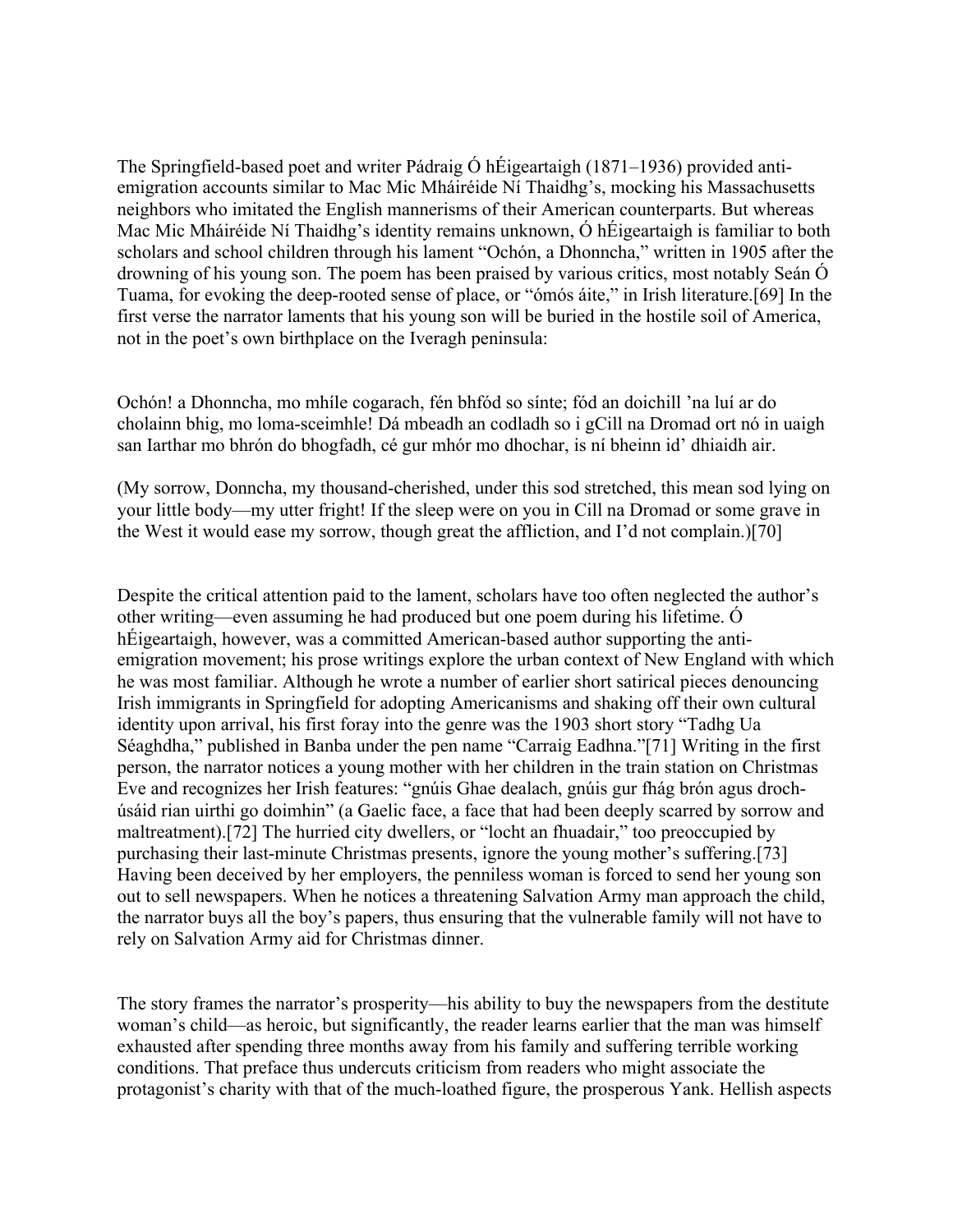of city life flood the story: the destitute woman's husband was killed "ar na car-raíbh" (on the trains), the narrator struggles to hear anything amid the sound and noises of the street cars, and the looming figure of the seedy Salvation Army man implies a threat to the young mother's chastity.[74]

Ó hÉigeartaigh's later anti-emigration writing for *An Claidheamh Soluis*, edited by Pearse, initially seems equally critical of city life.[75] The column "Ó'n Domhan Thiar" (From the World Out West) ran from April through November 1908 and included sensational headlines such as "Ocras ar Pháistigh Sgoile," "Teine Uathbhásach," "Gorta," and "Obair Gann" ("Hungry School Children," "Awful Fire," "Famine," "Want of Work"). Ó hÉigeartaigh describes the United States in the darkest of terms as a land of inequality, inflationary costs, and poverty. The New York poor, lacking work and food, survive winters by lying down in rows on iron grates over hotel kitchens and are plagued by vicious tax collectors resembling those in Ireland.[76] Addressing Irish readers considering emigration, he reports that the American poor lucky enough not to be evicted from their homes live in low-income areas and are beset by house fires that have killed over two hundred children.

Ó hÉigeartaigh even declares that industrialization in New England had wiped out the entire bird population: "Is dócha gur sgannruigh fead agus fothram na dtraenach iad nó gur chuir deatach na muilte chun báis iad, mar a chuireas aer na muilte chun báis cuid mhaith againn féin" (They must have been scared away by the whistle and thud of the trains or suffocated by the smoke of the mills, which too, has suffocated a great many of us).[77] This absence of birdsong in the city becomes a recurring motif of anti-urban and anti-emigration literature, illustrating Ó hÉigeartaigh's acquaintance with such works and reminding us of his column's propagandist aims. Sending home his anti-emigration message, Ó hÉigeartaigh hopes that no Irishman is "chomh baoth agus a chuimhneach ar theacht anall i mbliadhna" (as foolish as to think of coming over this year).[78]

Yet despite the author's animus toward urban life, contradictions arise within these antiemigration harangues. Indeed, in one of the early columns Ó hÉigeartaigh lauds domestic servants from Ireland, whom he presents as virtuous, faithful, and hardworking citizens, contributing more to American society than any other social class.[79] This praise of such dedicated young emigrants challenges the moral tone of popular short stories that admonish the treachery of female emigration. Ó hÉigeartaigh contradicts widespread American stereotypes of the irresponsible "Bridget" figure who "darted from one American kitchen to another, usually shattering the crockery as she went."[80] He notes that, contrary to common belief, domestic servants resist the vices of urban life despite their constant contact with such temptation:

Dubhairt fear liom a chomhnuigh i Nuadh-Eabhrac go bhfeaca sé le n-a shúilibh cinn daoine fir agus mná—do bhíodh tar éis na hoidhche roimhe sin do chaitheamh le hólachán agus le ragairne ag teicheadh isteach ins na cúl-shráideannaibh le corp náire roimhe na cailínibh seo do bhíodh ag dul ag éisteacht Aifrinn a chúig a chlog ar maidin Dé Domhnaigh.[81]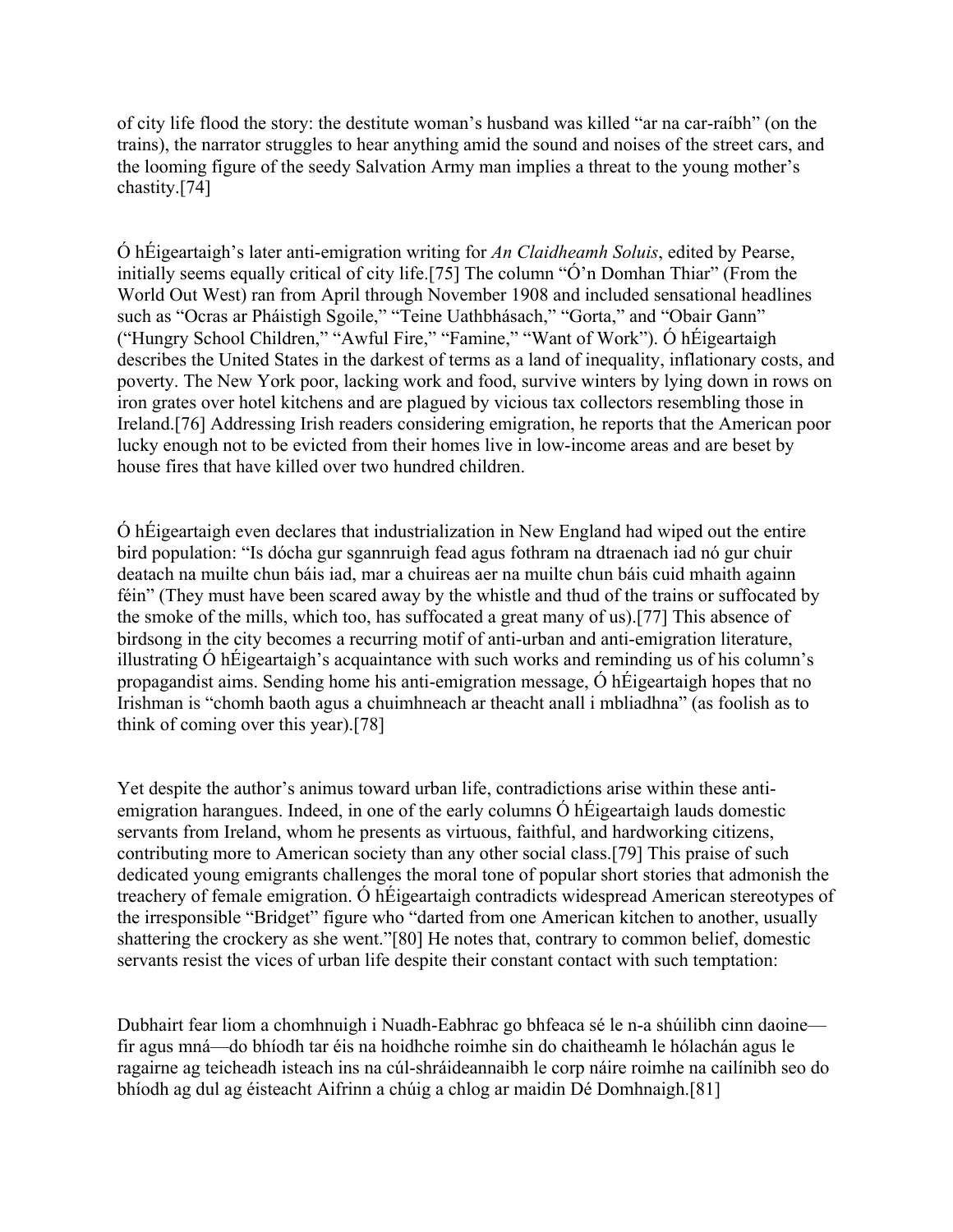(A man who lives in New York told me that he saw with his own eyes a group of men and women who had spent the night before drinking and partying running down a side street in shame away from these girls who were on their way to 5 a.m. Sunday Mass.)

Throughout this journalism, Ó hÉigeartaigh conveys attachment toward his adopted home by signing off each week from Springfield. Indeed, his pride in American culture is often overt. He admires President Theodore Roosevelt (who had expressed interest in the Gaelic Revival), details his annual participation in Memorial Day celebrations, and praises urban American neighborhoods that unite in times of need.[82] Ó hÉigeartaigh's praise of America extends to language attainment, for he attacks the teaching methods of the Gaelic League, arguing that U.S. schools are more dedicated to the Irish cause than those in Ireland.[83] He is also critical of the overemphasis on dialectical purity among Irish writers, perhaps because of his own commitment to working with speakers from all of the provinces.[84] Although Gaelic Leaguers feared that emigration would lead to a total loss of the language, some immigrants claimed that they had in fact developed a fuller grasp of the various dialects following their contact with other Irish speakers in America.[85]

Like his fictional character "Seaghán na Claise," Ó hÉigeartaigh arrived in the United States as a twelve-year-old monoglot Irish speaker and learned to read and write Irish only in his new home. After setting up the Springfield Society for the Preservation of the Irish language in 1897, he helped establish at least ten Gaelic schools in the New England area and pioneered one of the most successful series of *feiseanna* in the United States. The Feis program included examinations in the language, competitions in the traditional arts, and the hosting of literary contests that attracted Irish-language writing from across the United States, Ireland, and England. The Feis began as a small two-day affair in 1904, but by 1910 it had become a weeklong festival.[86] Although the event functioned as a fund raiser for the Gaelic League in Ireland, the various dancing, singing, and story telling contests also provided a social outlet for Springfield's large Irish-speaking community. It is hard to know, however, what that community would have made of Ó hÉigeartaigh's anti-emigration writings had they been available to it. (When Séamus Ó Muircheartaigh from West Kerry wrote a piece warning emigrants not to come to Butte, Montana, because of dangerous conditions in the mines, he received threats from the local community and subsequently resettled in San Francisco.[87]

Ó hÉigeartaigh's work for local-news sources differs sharply from his anti-urban, antiemigration pieces printed in Ireland. In a letter to the *Springfield Republican* in 1901, Ó hÉigeartaigh outlined his conviction that "the language is still capable of performing the functions required of the most modern languages."[88] Another piece for the *Irish American Weekly* in 1910 boasts of the prevalence of Irish in his adopted city, which he refers to as "Gaedhealtacht Springfield," and promises visitors that they would hear nothing but Irish: "Gheobhaidh sé blas gach cúige ann acht ní bhlaisfidh sé an cúigeachas. Beidh binn glór na Gaedhilge 'inn a chluasaibh ag luidhe dó is t-oidhche agus gan amhras ag éirighe ar maidin dó"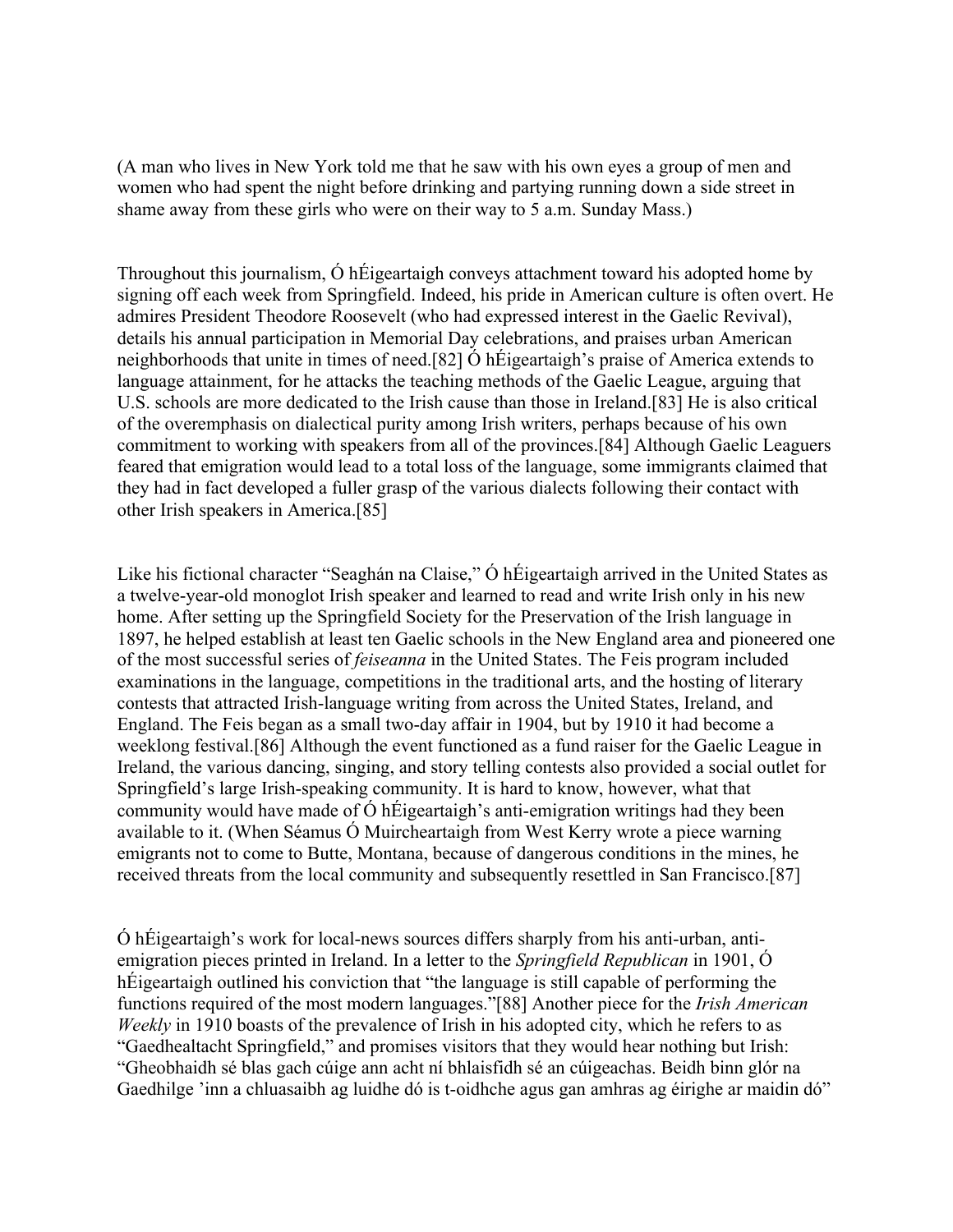(He will get a taste of every province but will taste no provincialism. The sweet sound of Irish will buzz in his ears as he goes to bed and again, without doubt, as he gets up in the morning).[89] Evidence also suggests that Ó hÉigeartaigh and the Springfield Gaelic Leaguers recruited young native Irish speakers from the homeland to teach at the newly established language schools in New England—even as the same organization's leaders sent antiemigration reports back home.[90]

### **An Urban, American Gaeltacht?**

A number of scholars, most notably Ríona Nic Congáil, Bríona Nic Dhiarmada, O'Leary, and Caitríona Ó Tórna have pointed to the utopian impulses motivating the Gaelic League's goal of restoring the Irish language.[91] Nic Dhiarmada notes that "in the late nineteenth century, the revival and restoration of the Irish language itself became an important part of the utopian project of cultural nationalism and can be read as a form of nostalgia in its earlier formulation, expressed as a desire to go home."[92] However, an overemphasis on this strand of utopianism—representing a wish to return to a precolonial, pre-industrial, rural past—arguably obscures the complex range of views held by Gaelic Leaguers. Such an emphasis underestimates how Irish emigrants viewed the language as a safeguard against cultural losses in their new home.

In an intriguing article from the column "Ó'n Domhan Thiar," Ó hÉigeartaigh describes his own utopian hopes of establishing an Irish-speaking city in Butte, Montana, which at the turn of the century had one of the largest Irish populations in the United States:

Ní fios cá stadfar le cúis na teangan i mButte má leantar di mar atáthar breis agus bliadhain. Tá na sagairt agus na tuathaigh, an saidhbhir agus an daidhbhir ag obair air a son nó go baidheamhail léi. Éireannaigh is eadh dhá dtrian a bhfuil 'sa gcathair. Cá bhfios dúinn ná beadh Cathair Ghaedhealach againn annsúd sul a stadfaidhe. "Rómansaidheacht!" ars' an fear ciallmhar. B'fhéidir sin, acht is beag an táiream a dhéanas lucht na céille móire ar dhíogras an duine, agus is beag an chabhair an táiream san dá gcuirfeadh trí chéad duine atá lán de dhíogras rómpa cathair do Ghaedealughadh.[93]

(Who knows how far the language cause will spread in Butte if they continue as they have for over a year! The clergy and the laypeople and the rich and the poor are all working for the language, or supportive of it. Two-thirds of the city are Irish. Who knows, we might have a Gaeltacht city here before their work is done. "Romanticization," says the sensible man. Maybe, but people with great sense will not inspire the diligence of people, and they are of little relevance if three hundred diligent people can set out to Gaelicize the city.)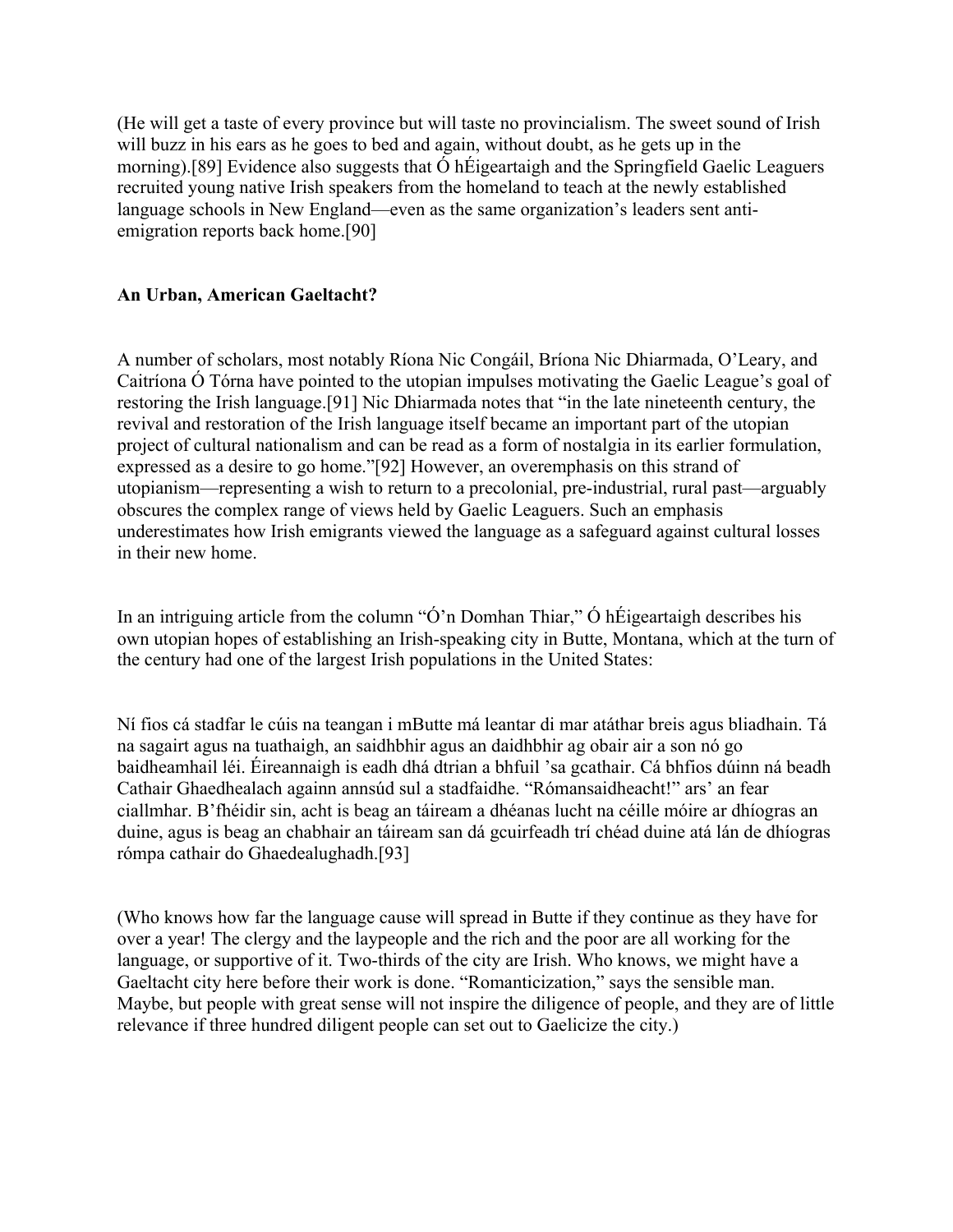Ó hÉigeartaigh may have been inspired by the existence of German-speaking towns across the United States, but he also drew from the concept of "Éire Mhór" (Big Ireland), a term used by Mícheál Ó Lócháin, editor of *An Gaodhal*, to refer to the Irish language movement in the United States from 1893.[94] This utopian vision of an urban Gaeltacht, in which speakers of all dialects happily mingled together, was certainly at odds with the accepted outlook of more nativist Gaelic Leaguers in Ireland who rejected the city as a suitable environment for the language to grow.

The utopian vision shared by Leaguers is generally presented too reductively as a naïve, conservative vision that would be achieved by erecting a "balla cosanta" (defensive wall) around Ireland, incubating Gaelic culture from any outside, polluting influences. Pádraic  $\acute{\text{O}}$ Conaire is often quoted as exclaiming that he would build a "wall thirty cubits high, the same as Tibet, . . . a wall of brass around it. I wouldn't let in an idea. Not an idea, mind you—from the outside world."[95] But far from being simply a close-minded idea, the strength of the "balla cosanta" metaphor rests on a belief that the language itself could function as a protective shield. Patrick F. Kavanagh noted that "there is no stronger rampart behind which nationality can entrench itself than a native language"—a conviction inspiring Gaels overseas who found themselves outside the geographical protection of the "Gaeltacht."[96]

Thus the Irish nation could be relocated anywhere on earth without losing its cultural and spiritual meaning. During a speech delivered at the New York Feis in 1907, Ó hÉigeartaigh reminded his listeners that "is í an teanga gléas comhraic agus cosanta na h-aigne; is í teora an naisiúin í is cuma cé an áit ar thalamh Dé go lonnuigeann locht a labhartha" (The language is the weapon and shield of the mind, it is the border of the nation no matter where on God's Earth her speakers are located).[97] Mac Mic Mháiréide Ní Thaidhg echoed this sentiment, claiming "nuair a bhéidh an teanga Gaedhealach, béidh an croidhe agus an inntinn agus an inchinn Gaedhealach" (when the language is Gaelic, the heart and mind and brain will be Gaelic too).[98] Such convictions undoubtedly encouraged Gaelic Leaguers in the United States to support the language revival for themselves and future generations. [99] Nor was  $\acute{O}$ hÉigeartaigh the only Leaguer to envision Butte as a Gaelic center. Séamus Ó Muircheartaigh, who lived in Montana between 1906 and 1911, claimed that "Butte could surely be called the Gaelic city of the Rockies in my time."[100]

The transformative powers of the American city were also recognized by some in Ireland. In Conán Maol's 1909 short story "Fear na Féasóige Deirge" two Kerry men on a train notice a peculiar-looking young man who appears to be following their conversation. He approaches the travelers and confesses that he was eavesdropping: "Saghas Gaedhilgeóra is eadh mé" (I'm a kind of Gaeilgeoir). When he tells them—in well-articulated Irish—that he was born and raised far from Ireland, the Kerry men are incredulous and mock him:

"Och! cuir uait anois," arsa Cormac, "is amhlaidh taoi ag iarraidh an dubh do chur i n-a gheal orainn." "Ní h-eadh i n-aon chor, geallaim díbh. Thall i Springfield i nAimeirce do rugadh mé,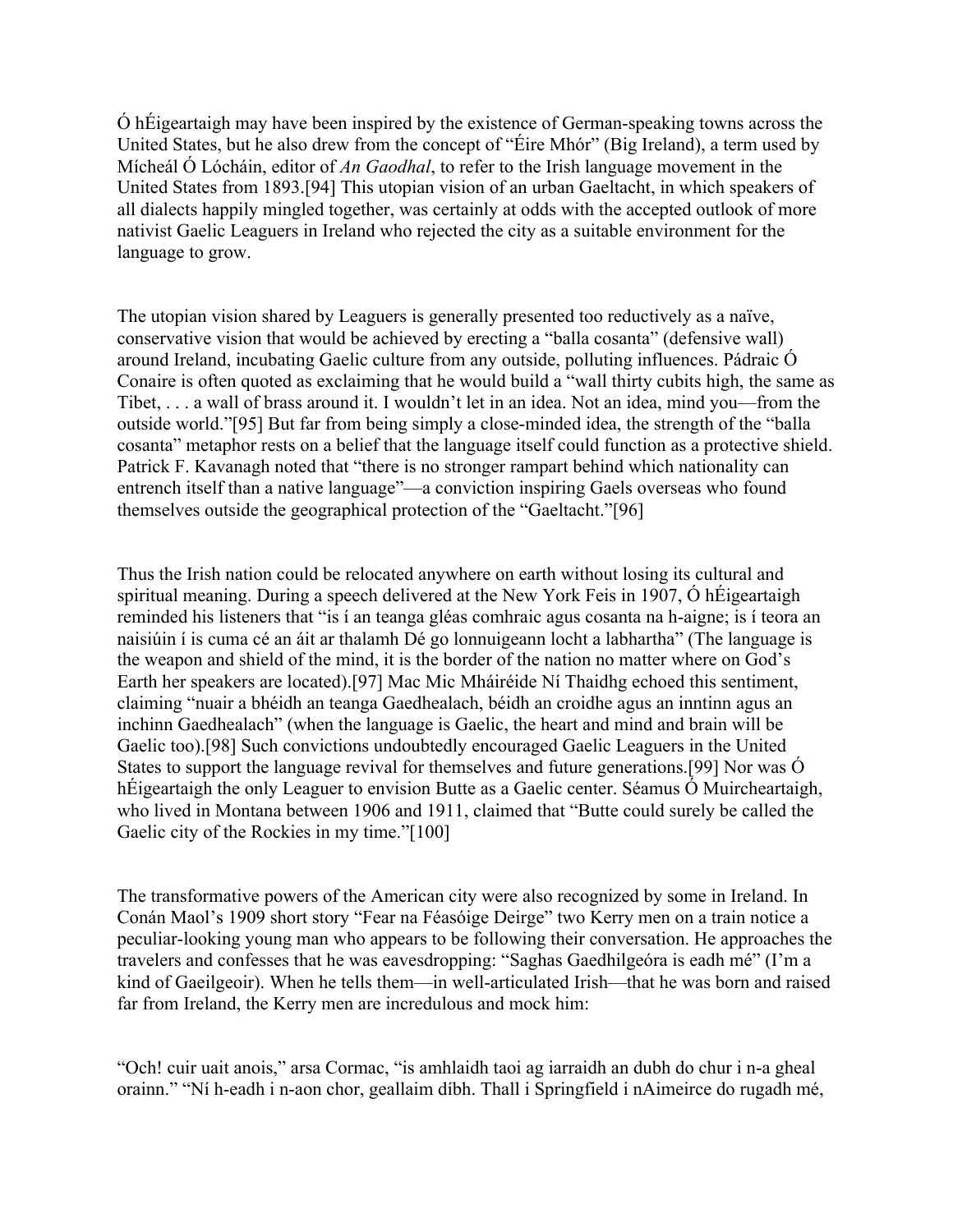agus tá mo shaoghal go dtí so caithte ann. Beag iongnadh gan deallramh Gaedhilgeóra ionnam fé mar a dubhairís-se ó chiainibh," ar seisean le Cormac." "Gabh mo leathscéal," arsa Cormac, "ní le neart tarcuisne dubhairt an méid sin ar chuma ar bith." [101]

("Oh! Get away out of that now," said Cormac, "you're trying to pull the wool over our eyes." "I'm not at all, I promise. I was born in Springfield in America and I've spent my life there until now. It's no surprise that I don't look like a Gaeilgeoir as you just said yourself," he said to Cormac. "My apologies," said Cormac, "I didn't say that as an insult at all.")

Despite their initial mockery, the Kerry men are in awe of this "Yank" when they realize that he learned Irish from Pádraig Ó hÉigeartaigh in Springfield, Massachusetts. Cónán Maol's story is an anomaly among the many tales in which the "Returned Yank" appears as a figure of contempt. But it suggests that although America was generally viewed as a threat to the movement, some recognized that the Irish language could be adapted to city life—and that the American city could, on occasion, be a Gaelicizing force.

American-based Gaelic Leaguers sympathized with the organization's anti-emigration agenda, producing literature and journalism about declining morality and a loss of cultural identity among young emigrants. But these writers also drew from their own experiences, conveying how the Irish culture could find a home in urban environs abroad. In these writings the American city did not necessarily function as de-Gaelicizing influence, but could, rather, provide a new setting in which the Irish language would thrive.

# **NOTES**

1. Fear na Cathrach, "Gaedhilge na Cathrach," *Fáinne an Lae* (hereafter cited as FAL), 16 July 1898, 25.

2. All translations are my own unless otherwise noted.

3. "Ní sí maith a dhóthain do'n neamhshuim agus do'n spadántacht atá ar fhearaibh na cathrach." See Fear na Tuatha, "Gaedhilge na Cathrach," FAL, 13 Aug. 1898. For an account of the debate between "Fear na Cathrach" and "Fear na Tuatha," see Brian Ó Conchubhair, *Fin de Siècle na Gaeilge: Darwin, an Athbheochan agus Smaointeoireacht na hEorpa* (Indreabhán: An Clóchomhar/Cló Iar-Chonnachta, 2009), 135–37.

4. Bunreacht Chonradh na Gaedhilge/Constitution of the Gaelic League (Dublin: Oct. 1896).

5. Máirtín Ó Direáin, *Feamainn Bhealtaine* (Dublin: An Clóchomhar Teoranta, 1961), 86.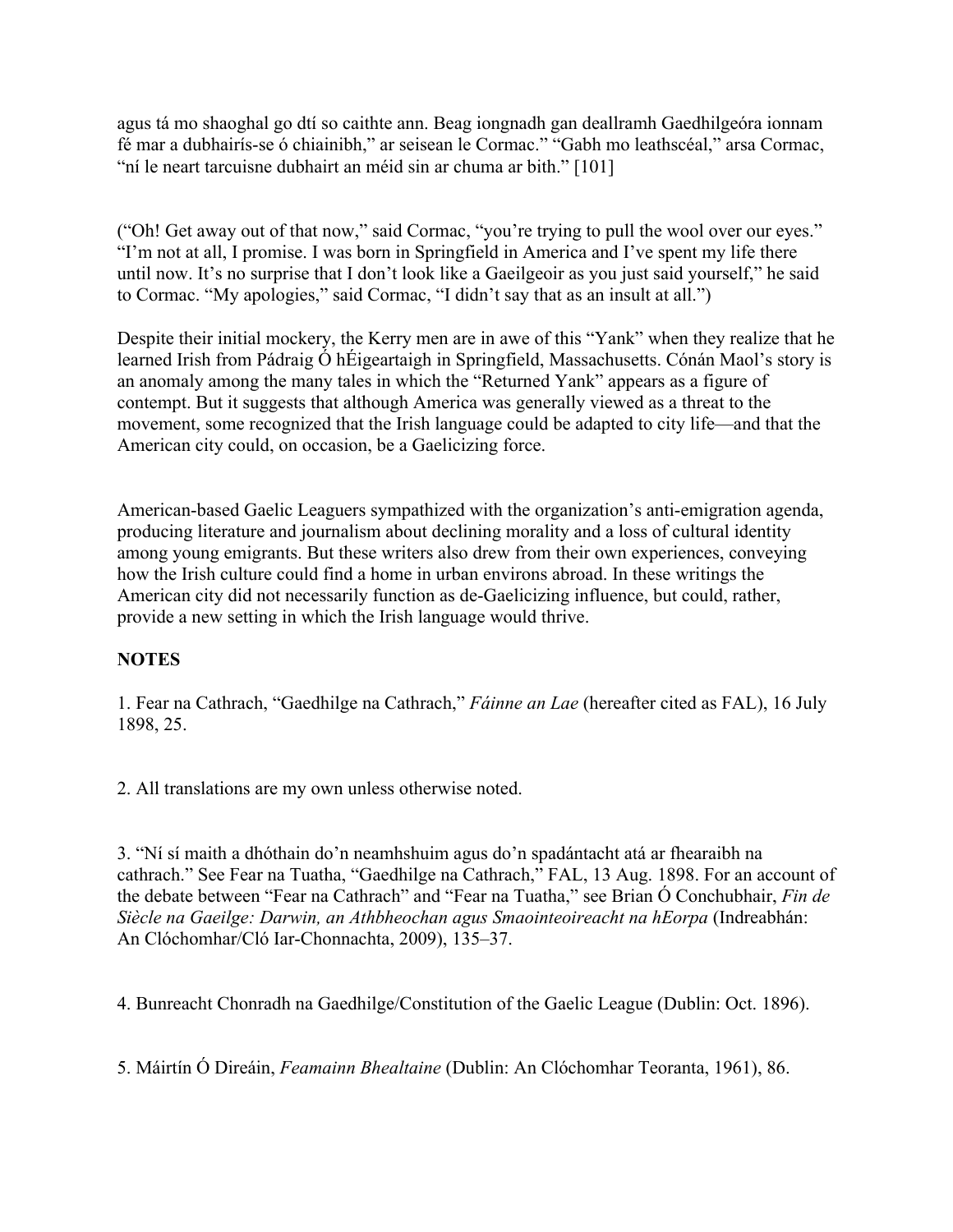6. "Ní chuireann beatha na cathrach i n-aghaidh spioraide aon teangadh." See Fear na Cathrach, "Gaedhilge na Cathrach," 25.

7. FAL, 20 Aug. 1898.

8. Philip O'Leary, *The Prose Literature of the Gaelic Revival, 1881–1921: Ideology and Innovation* (University Park: Pennsylvania State University Press), 146.

9. A term used by Tom Garvin to describe the agenda of Gaelic Leaguer Canon Peadar Ua Laoghaire in "Priests and Patriots: Irish Separatism and Fear of the Mod ern, 1890–1914," *Irish Historical Studies* 25:97 (May 1986): 67–81.

10. Kerby Miller, *Emigrants and Exiles: Ireland and the Irish Exodus to North America* (Oxford: Oxford University Press, 1985), 582; Pádraig Ó Treabhair, "An Imirce Éireannach: Léargas na Staire," in *Ar an gCoigríoch: Díolaim Litríochta ar Scéal na hImirce*, ed. Aisling Ní Dhonnchadha and Máirín Nic Eoin (Indreabhán: Cló Iar Chonnachta, 2008), 26.

11. Patrick Pearse, "Gleo na gCath," *An Claidheamh Soluis* (hereafter cited as ACS), 25 April 1903, 3.

12. "Imtheacht na nGaedheal thar Lear," ACS, 11 April 1903, 4.

13. John Walsh, *Contests and Contexts: The Irish Language and Ireland's Socioeconomic Development* (Oxford: Peter Lang, 2011), 78–79.

14. Douglas Hyde, then president of the Gaelic League, was a signatory to the Anti-Emigration Society's "Appeal to the Irish in America," *Irish Examiner*, 21 March 1904, 6. As O'Leary notes however, Pearse may have been less enthusiastic about the Society's "business-like programme," *Prose Literature*, 142.

15. "Around the Country," *Kerry People*, 25 July 1903.

16. Miller, *Emigrants and Exiles*, 345.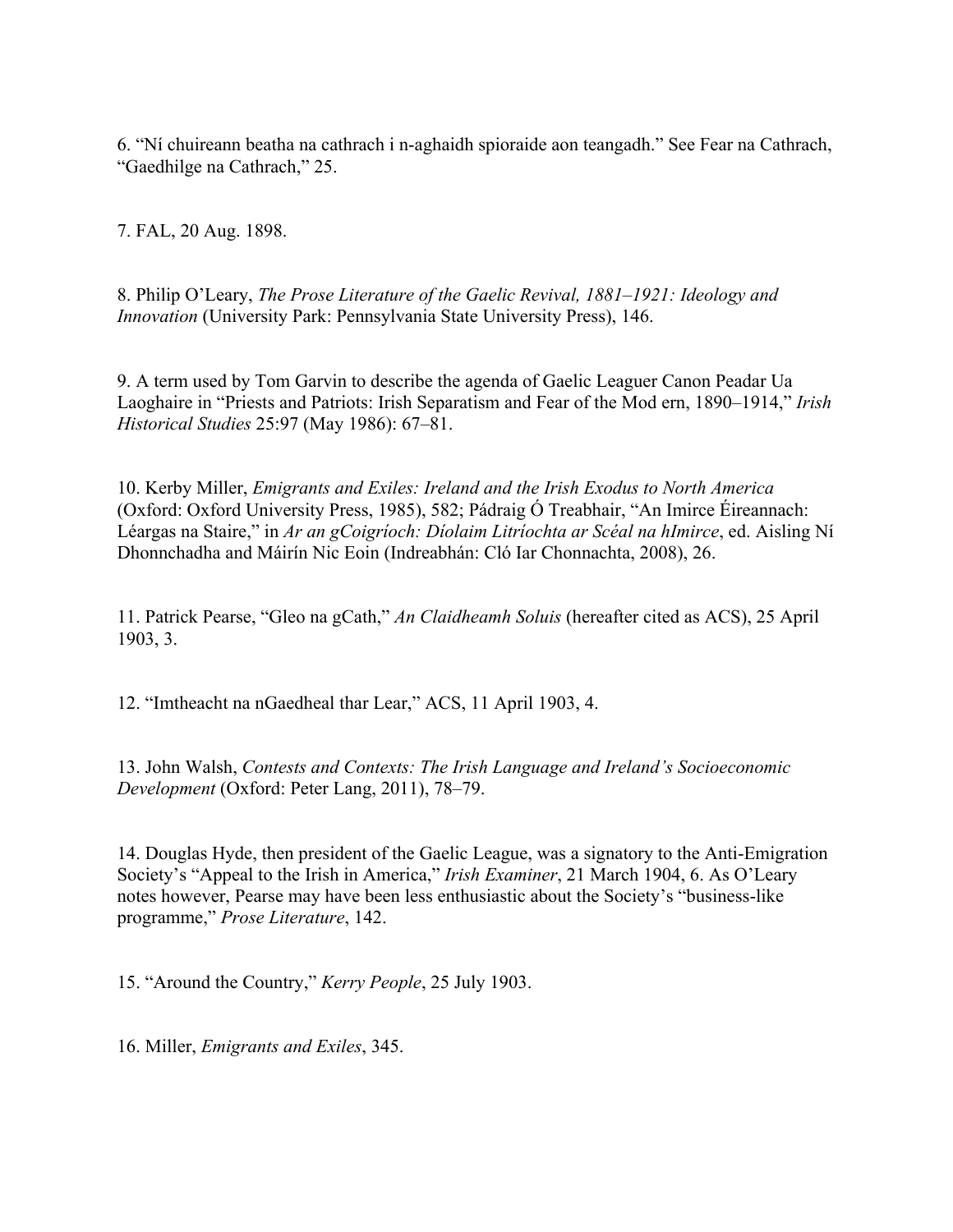17. See Úna Ní Fhaircheallaigh, *An Cneamhaire* (Baile Átha Cliath: An Cló Chumann, 1903); Lorcán Ua Tuathail, *An Deoraidhe: Dráma i nAghaidh Imtheachda Thar Sáile* (Dublin: Connradh na Gaedhilge, 1905).

18. O'Leary, *Prose Literature*, 148.

19. Máirtín Ó Ceallaigh, "Mustar an Bhodaigh," ACS, 31 Oct. 1909, 5.

20. The proverb "ní cathair mar a tuairisg í" is commonly used in the modern-day sense to suggest that "it's not all it's cracked up to be."

21. Pádraic Ó Conaire, "Nóra Mharcais Bhig," ACS, 12, 19, 26 Jan.; 2 Feb. 1907.

22. Ó Conaire, "Nóra Mharcais Bhig," 19 Jan. 1907, 6.

23. Seán Ua Ceallaigh, "Éamonn Óg Ó Neill," ACS, 2, 9, 16, 23, 30 March; 6, 13 April 1907.

24. Ibid., 13 April 1907, 6.

25. Máire Ní Cheallaigh, "Máire Ní Bhriain," ACS, 28 Feb. and 21 March 1903.

26. The majority of emigrants who left Ireland between 1885 and 1920 were un married women traveling alone. This pattern was unique within Europe. See Janet A. Nolan, *Ourselves Alone: Women's Emigration from Ireland, 1885–1920* (Lexington: University Press of Kentucky, 2009), 2; Hasia R. Diner, *Erin's Daughters in America* (Baltimore: The Johns Hopkins University Press, 1993), xiv. The Anti-Emigration Society aimed specifically to warn young girls of the "folly of indiscriminate emigration." See "Founded a Society to Keep Them From Coming to America," *Saint Paul Globe*, 13 Sept. 1903.

27. O'Leary, *Prose Literature*, 148.

28. Seán Ua Ceallaigh, "Feiseanna Chiarraidhe," ACS, 4 June 1904, 1.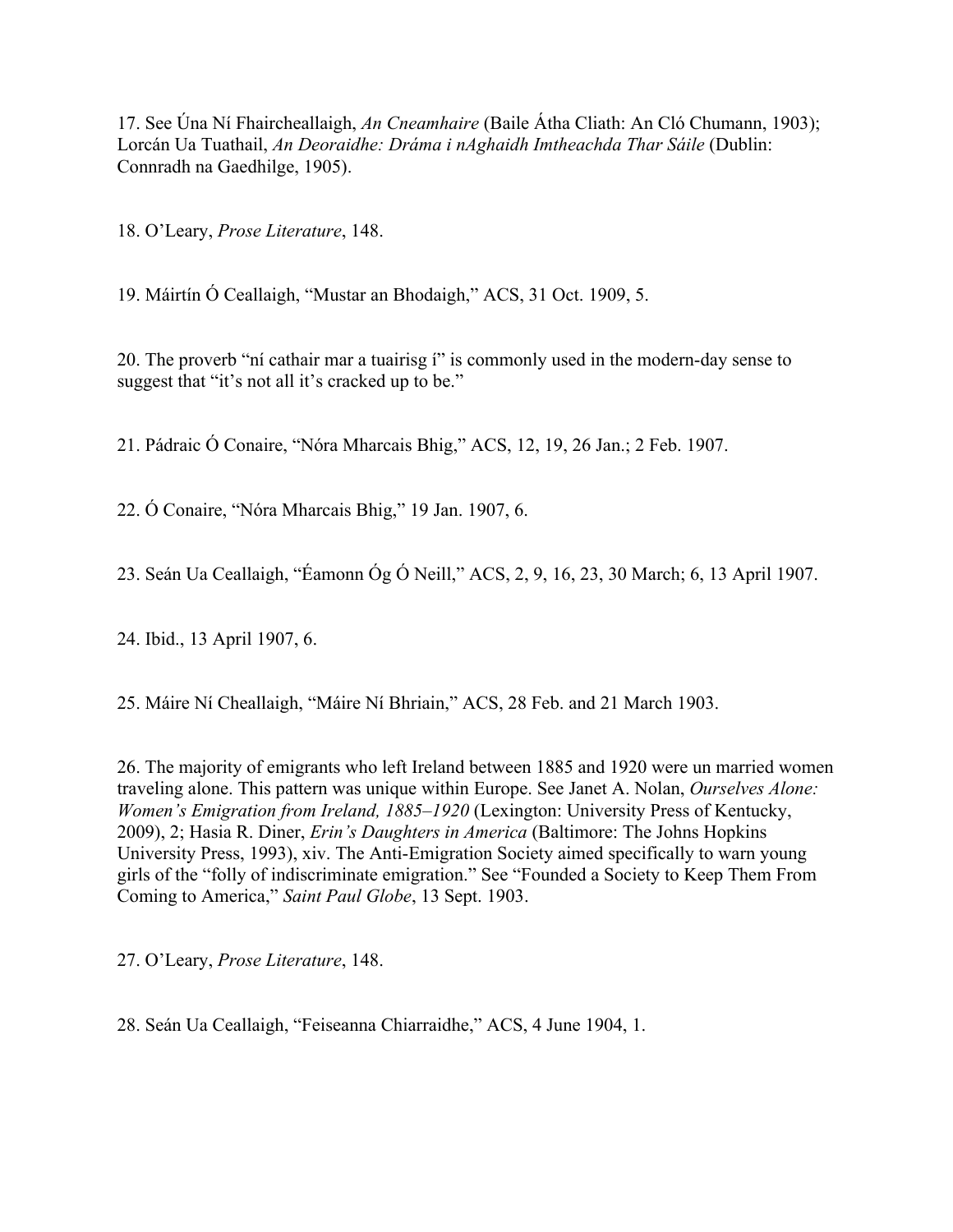29. Quoted in Katherine Mullin, *James Joyce, Sexuality, and Social Purity* (Cambridge: Cambridge University Press, 2003), 57.

30. Ibid., 70.

31. Ó Conaire, "Nóra Mharcais Bhig," 6.

32. See Philip O'Leary, "Yank Outsiders: Irish Americans in Gaelic Fiction and Drama of the Irish Free State, 1922–1939," in *New Perspectives on the Irish Diaspora*, ed. Charles Fanning (Carbondale: Southern Illinois University Press, 2000), 253–65; Philip O'Leary, "Castles of Gold: American and Americans in the Fiction of Séamus Ó Grianna," *Éire-Ireland* 21:2 (Summer 1986): 70–84; Catherine Nash, *Of Irish Descent: Origin Stories, Genealogy, and the Politics of Belonging* (Syracuse, NY: Syracuse University Press, 2008); and Ann Schofield, "The Returned Yank as Site of Memory in Irish Popular Culture," *Journal of American Studies* 47:4 (2013): 175–95.

33. H. Arnold Barton, "From Swede to Swedish American, or Vice Versa: The Conversion Motif in the Literature of Swedish America," *Scandinavian Studies* 70:1 (1998): 26–38.

34. Ní Fhaircheallaigh, *An Cneamhaire*, 8.

35. Peadar Ua Laoghaire, "Abhaile—Má Fhéadaim É!" in *Sgothbhualadh* (Baile Átha Cliath: Brún agus Ó Nóláin, 1920), 63.

36. See also Séamus Ó Dubhghaill, "Óráid Shéamuis Uí Dhubhghaill sa Tuaith," ACS, 25 July 1903.

37. Patrick Pearse, "Gleo na gCath," ACS, 18 July 1903, 9.

38. This is a term used by Úna Ní Bhroiméil in her discussion of the Gaelic League's missions to the United States from 1906 to 1914. See Ní Bhroiméil, "Worlds Apart—The Gaelic League and America, 1906–1914," in *Explorations: Centenary Essays*, ed. Liam Irwin (Limerick: Mary Immaculate College, 1998), 146.

39. Donnchadh Ó Súilleabháin, *Scéal an Oireachtais, 1897–1924* (Baile Átha Cliath: An Clóchomhar, 1984), 158.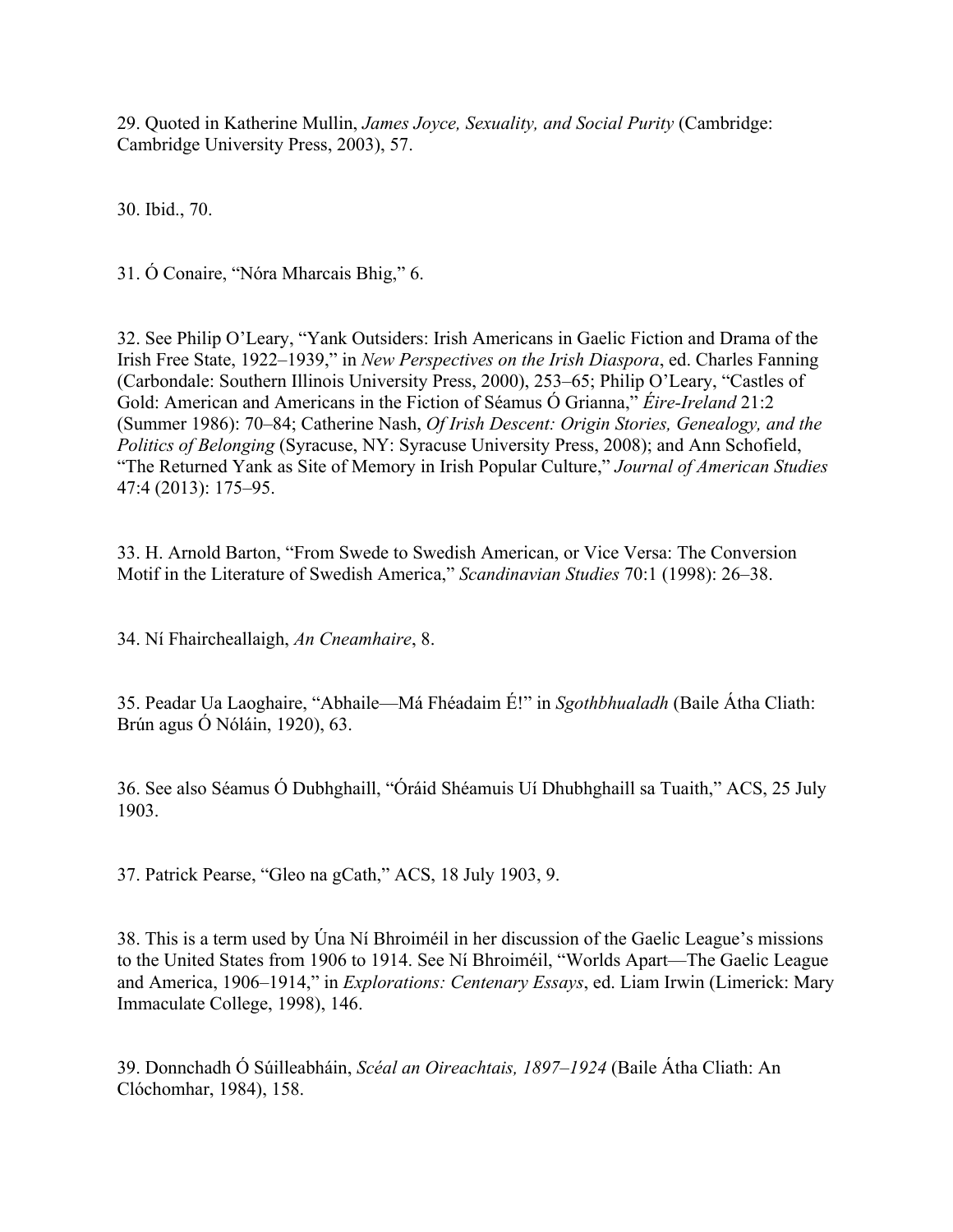40. "The Anti Emigration Society," *Irish World*, 26 Dec. 1903. See also "A Circular Letter of 'The Anti-Emigration Society' appealing to the Irish in America to discourage further emigration from Ireland," March 1904 (Sweetman Family Papers, MS 47,583/8, National Library of Ireland).

41. "Anti-Emigration Society," *An Gaodhal*, Oct. 1903, 339.

42. "Appeal to the Irish in America," *Irish Examiner*, 21 March 1904.

43. "The Emigration Drain," *Irish American Weekly*, 4 July 1903.

44. Donncha Ó Súilleabháin, *Conradh na Gaeilge i Londain 1894–1917* (Dublin: Conradh na Gaeilge, 1989), 2; Fionnuala Uí Fhlannagáin, *Mícheál Ó Lócháin agus An Gaodhal* (Baile Átha Cliath: An Clóchomhar Tta, 1990), 54; William Mahon, "Ar Thóir na Gaeilge: Tionscadal Lámhscríbhinní an Philo-Celtic Society (Bostún), 1873–1893," in *Litríocht na Gaeilge Ar Fud an Domhain*, ed. Ríona Nic Congáil et al. (Baile Átha Cliath: An Clochomhar Teoranta, 2015), 155.

45. W. J. Balfe, "Emigration to America—A Warning to Irish Girls," *Connaught Telegraph*, 29 Aug. 1903; "Emigration to America," *Freeman's Journal*, 7 Sept. 1903.

46. Pádraig Ua Déaghdhaigh, "Litir Aniar," ACS, 6 Feb. 1909, 6.

47. Micheál Ó Raghallaigh, "Duine de sna Míltibh," *Banba*, March and May 1902, 62–63, 80– 81.

48. Ó Raghallaigh, "Duine de sna Míltibh," 17 March 1902, 63.

49. Ibid.

50. Ibid.

51. Ó Raghallaigh, "Duine de sna Míltibh," 3 May 1902, 81.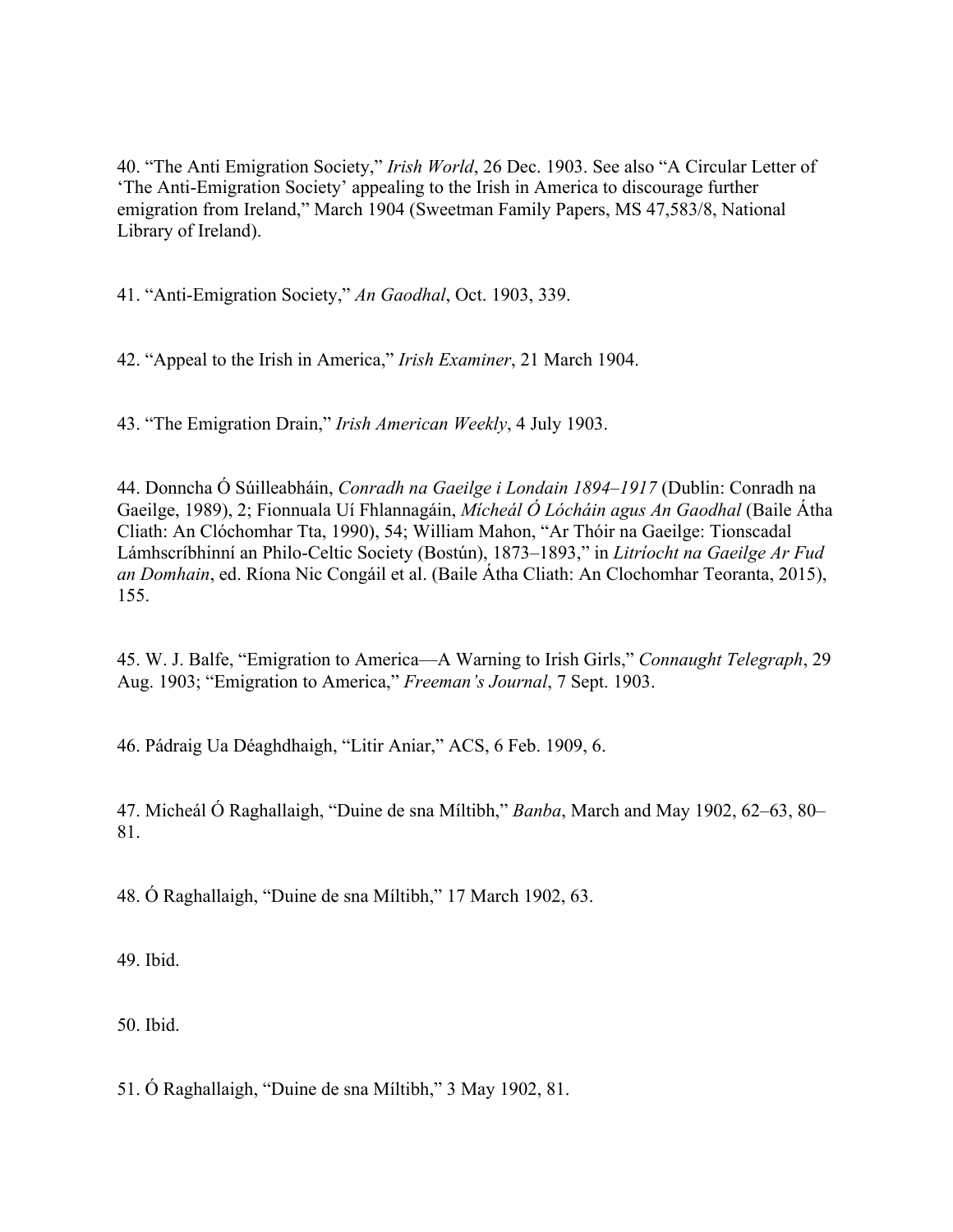52. "Ní raibh an t-automobile ann san am úd ná an trucail-ghaile acht chomh beag." Ó Raghallaigh, "Cóiste gan Chapaill/The Horseless Carraige," *An Gaodhal*, Dec. 1902, 389. See also: "Fógradh na Mná-Síghe," *An Gaodhal*, July 1901, "Ní raibh aon trucail-ghaile (steam car) i g-Ciarraidhe san am sin," 212.

53. United States Census Bureau, *Fifteenth Census of Population for the United States Census, 1930*, individual return consulted at https://www.familysearch.org.

54. *Ulster Herald*, 19 Sept. 1942.

55. For example, Ó Raghallaigh hosted the Irish-language play "Seaghán Ruadh" written by B. O'Keeney in 1903, which drew crowds of over 1,000 people in Manhattan. "Seaghán Ruadh," *Donegal News*, 24 March 1906.

56. See also O'Leary, *Prose Literature*, 147, 150.

57. Mac Mic Mháiréide Ní Thaidhg, "Sgéul Thomáis na Claise agus a Chuid Béurla," FAL, 10 March 1900, 74. This story was also republished in *Gaelic Journal/ Irisleabhar na Gaedhilge*, April 1901.

58. Ibid., 17 March 1900, 82.

59. Ibid., 31 March 1900, 99.

60. Mac Mic Mháiréide Ní Thaidhg, "Oscar na Fichead Sinnsire; nó Sgorui dheacht do bhí i dTeach na Gaedhilge, Tráthnóna Domhnaigh Cincíse," ACS, 9 Aug. 1902, 370. For criticism of second-generation Irish immigrants who neglect their religion, see Mac Mic Mháiréide Ní Thaidhg, "Bodaigh na Tuatha," ACS, 7 June 1902, 255.

61. Mac Mic Mháiréide Ní Thaidhg, "Sgéal Sheagháin na Claise," FAL, 7 April 1900, 106.

62. Such a view also appears in the writing of American-born author and poet Denis A. McCarthy (1871–1931). In a scathing article for *An Gaodhal*, he denounced "that detestable 'twang' which has made the name of 'returned Yank' an abomination." However, McCarthy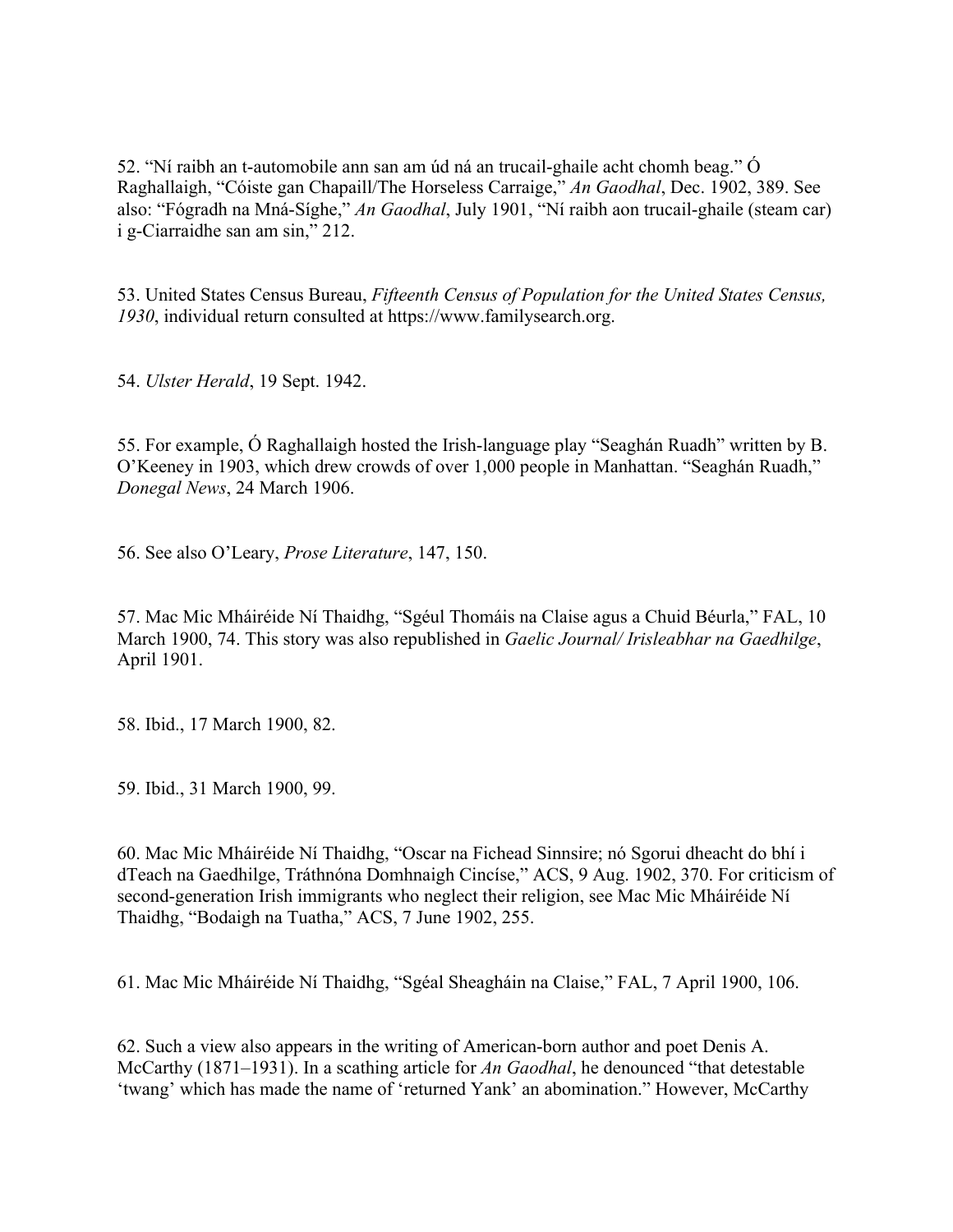presumably did not seem to think this label of "Returned Yank" was applicable to himself. As he notes in the final line of his article, "the United States seems only to vulgarise some Irish emigrants." See Denis A. McCarthy, "The 'Twang' of the Returned Yank," *An Gaodhal*, May 1903, 137.

63. See "Oscar na Féinne 'ghá Chur i gCompráid leis an Athair Ó Floinn; nó Oscar na Ficheadh Sinnsire," ACS, 12 July; 2, 9 Aug. 1902.

64. Mac Mic Mháiréide Ní Thaidhg, "Gléas Solais Dhomhnaill Uí Súiliobháin," ACS, 21 Feb. 1903, 6.

65. Mac Mic Mháiréide Ní Thaidhg, "Sgéul Thomáis na Claise agus a Chuid Béurla," 17 March 1900, 82.

66. See "An Nós gur Bhuaidh Oscar Mac Oisín Cuid an Ghaishidhigh ó Gholl Mac Móirne," ACS, 4, 11, 18, 25 April 1903.

67. Mac Mic Mháiréide Ní Thaidhg, "Gléas Solais Dhomhnaill Uí Súiliobháin," ACS, 21 Feb. 1903, 834.

68. "Ábhar Ilghnéitheach ó Iarthar Duibhneach," ca. 1889 (Patrick Ferriter Manuscripts, MS 1, 490, University College Dublin Special Collections).

69. Seán Ó Tuama, "Stability and Ambivalence: Aspects of the Sense of the Place and Religion in Irish Literature," in *Ireland: Towards a Sense of the Place*, ed. Joe Lee (Cork: Cork University Press 1985), 21–33. For a comprehensive discussion of the publication history of "Ochón, a Dhonncha" and the extraliterary influences behind Patrick Pearse's edition, see Síobhra Aiken, "'An Dán is Deise agus is Fileata San Nua-Ghaedhilg': Eagarthóireacht Phádraig Mhic Phiarais ar an Dán dar Tús 'Ochón a Dhonnchadh' le Pádraig Ó hEigeartaigh" *Comhar Taighde* 2 (2016), https://doi.org /10.18669/ct.2016.01.

70. Pádraig Ó hÉigeartaigh, "Ochón, A Dhonncha/My Sorrow, Donncha," trans. Thomas Kinsella, in *Leabhar na hAthghabhála/Poems of Repossession*, ed. Louis de Paor (Indreabhán: Cló Iar-Chonnacht and Northumberland: Bloodaxe Books, 2016), 30–31.

71. Ó hÉigeartaigh, "Tadhg Ua Séaghdha," *Banba*, April 1903.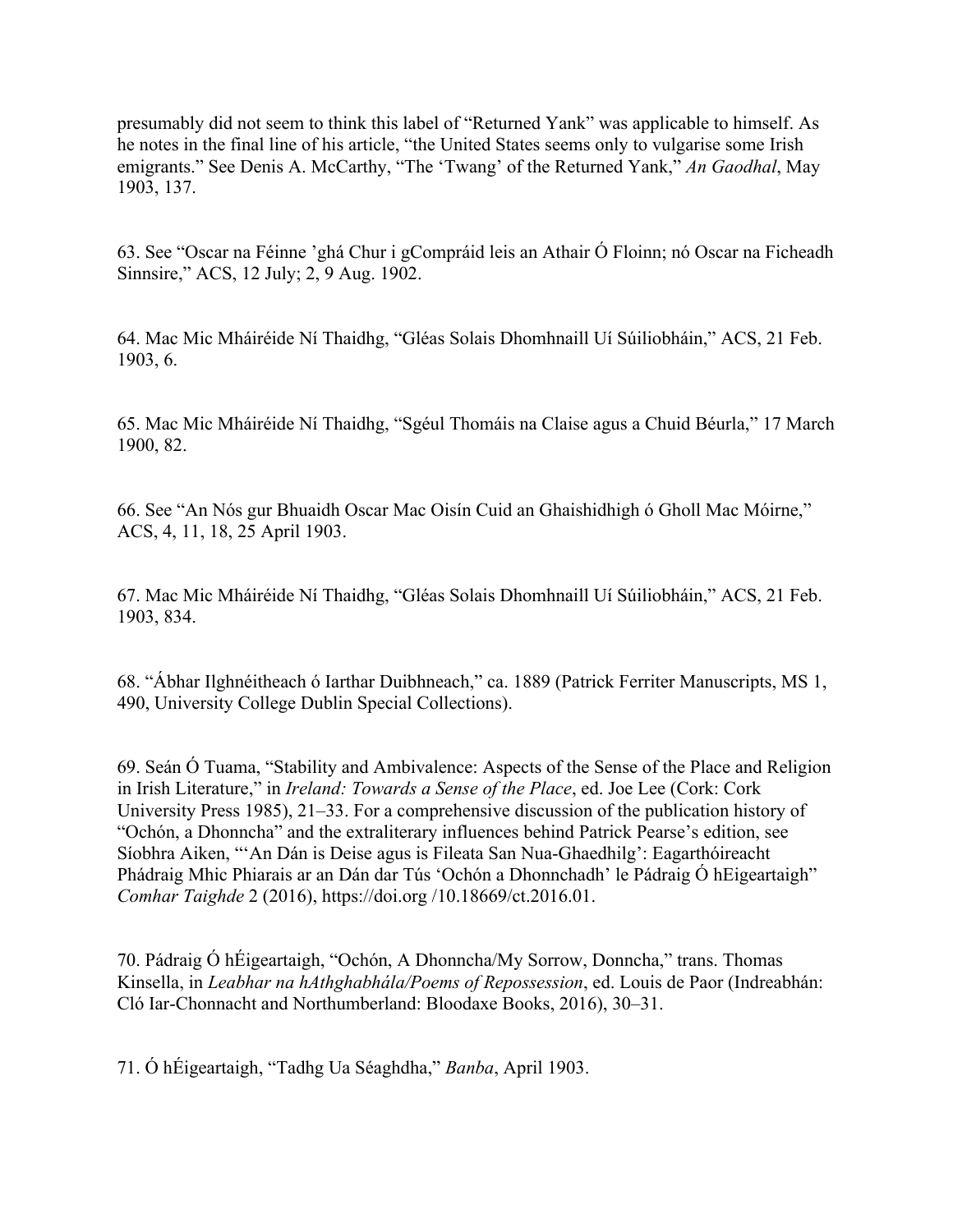72. Ibid., 166.

73. Ibid.

74. Ó hÉigeartaigh, "Tadhg Ua Séaghdha," 167.

75. Pearse, editor of An Claidheamh Soluis, assured readers in advance of its publication that the column would "not be a tout for emigrants." See "Gleo na gCath," ACS, 9 Nov. 1907, 6.

76. "Bíonn na bochtáin sínte 'n-a srathannaibh ar ghrátaibh iarainn os cionn cisteanacha na dtighthe ósta' le teacht slán ón bhfuacht." Ó hÉigeartaigh, "Gorta," ACS, 25 April 1908, 6.

77. Ó hÉigeartaigh, "Níl Ceol Níos Binne, Dar Liom Féin, ná Ceileabhar Éan i nGéagaibh Crainn," ACS, 6 June 1908, 5.

78. Ó hÉigeartaigh, "Obair Gann," ACS, 18 April 1908, 6.

79. Ó hÉigeartaigh, "Na Cailíní Gaedhealacha," ACS, 25 April 1908, 6.

80. Diner, *Erin's Daughters*, xiii.

81. Ó hÉigeartaigh, "Na Cailíní Gaedhealacha," ACS, 25 April 1908, 6.

82. Ó hÉigeartaigh, "Jim Crowe," ACS, 2 May 1908, 5; "An Deichmheadh Lá Ficheadh de Bhealtaine," ACS, 20 June 1908, 5; "Sé toradh na carthannachta so agus an misnigh atá san Aimeriocánach go bhfuil tosnuighte aca cheana féin ar an gcathair do thógaint arís," "Carthannacht," ACS, 16 May 1908, 5.

83. Ó hÉigeartaigh, "An Taobh Eile," ACS, 25 July 1908, 5.

84. Ó hÉigeartaigh, "Cúigeachas na Sgrídhneoirí," ACS, 30 Bealtaine 1908, 5; "Feis Springfield," *Gaelic American*, 24 Sept. 1910, 4.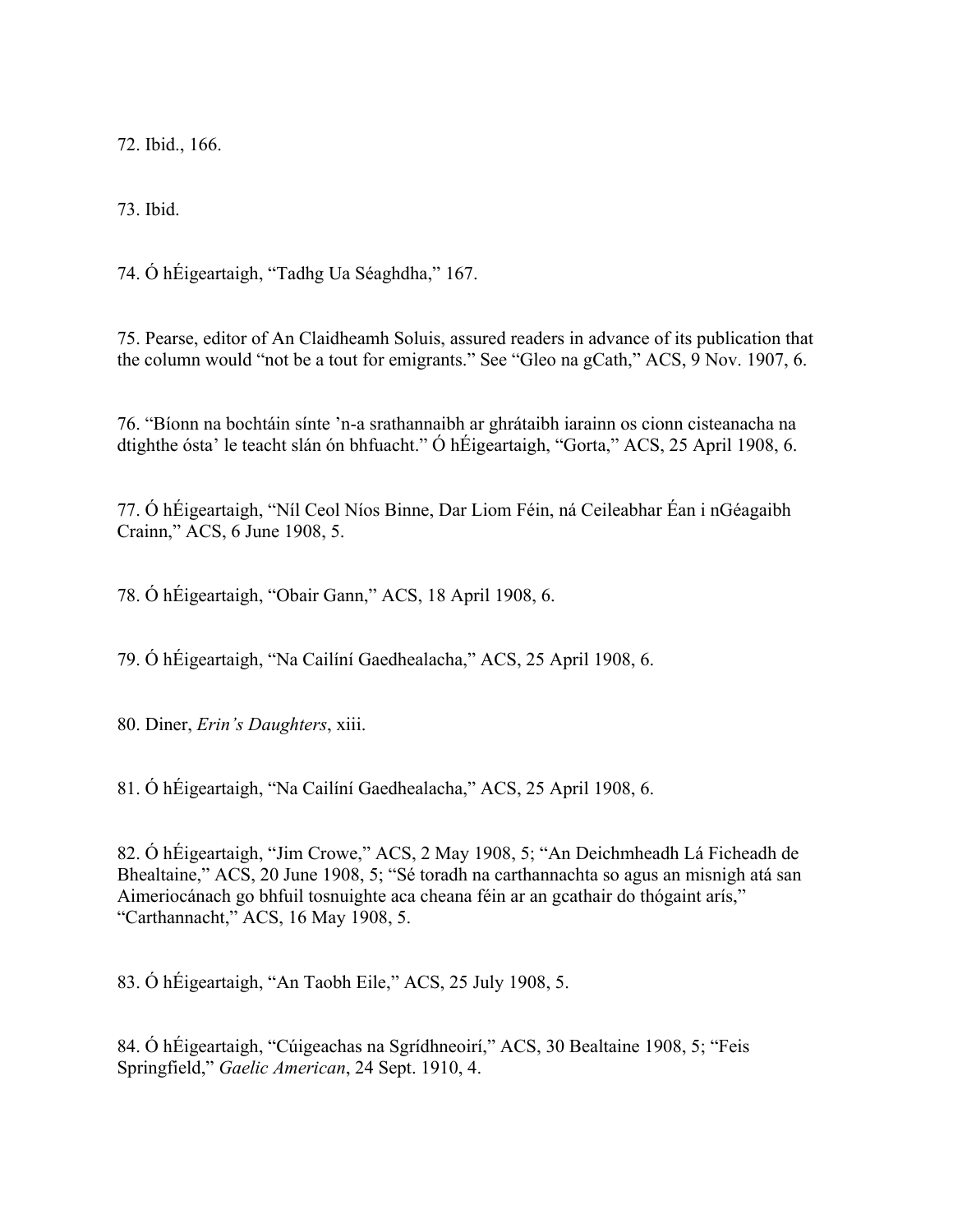85. See, for example, Leath ar Leath, "Sgéula Ón Oileán Úr," FAL, 30 April 1898.

86. "Next Sunday's Gaelic Feis," *Springfield Republican*, 24 Oct. 1904; "Gaelic League Envoys in Springfield," *Butte Independent*, 11 Nov. 1910.

87. Diarmaid Breathnach, Máire Ní Mhurchú, and Fiontar, Dublin City Univer sity, "Séamus Ó Muircheartaigh (1877–1927)," *Beathaisnéis*, http://www.ainm.ie/Bio .aspx?ID=342. For more on the Butte Irish-language community, see Ciara Ní Riain, "Seán 'Irish' Ó Súilleabháin: Ó Inis Fearn Ard go Butte, Montana," in Nic Congáil et al., *Litríocht na Gaeilge*, 233–58.

88. Ó hÉigeartaigh, "His Faith in the Gaelic Revival," *Springfield Republican*, 4 Sept. 1901.

89. Ó hÉigeartaigh, "Machtnuighthe ar an n-Gaedhilge," *Irish American Weekly*, 24 Sept. 1910.

90. Séamus Ó Muircheartaigh (1877–1927), who emigrated to Springfield in 1898, noted in his column in *The Leader* that he "had come to America to teach Gaelic." See *Imirceach Ó Éirinn—An Spailpín Fánach*, directed and written by Breandán Feirtéar (TG4, 10 Dec. 2005); and *The Leader* (San Francisco), 11 Sept. 1926.

91. Ríona Nic Congáil, *Úna Ní Fhaircheallaigh agus an Fhis Útóipeach Ghaelach: Anailís ar a Saol agus a Saothar* (Baile Átha Cliath: Leabhair Comhar, 2010); Ríona Nic Congáil, "'Life and the Dream': Utopian Impulses within the Irish Language Revival," *Utopian Studies* 23:2 (2012): 430–49; Bríona Nic Dhiarmada, "Aspects of Utopia, Anti-Utopia, and Nostalgia in Irish-Language Texts," *Utopian Studies* 18:3 (2007): 365–78; O'Leary, *Prose Literature*, 135; Caitríona Ó Torna, *Cruthú na Gaeltachta 1893–1922* (Baile Átha Cliath: Cois Life, 2005), 153–59.

92. Nic Dhiarmada, "Aspects of Utopia, Anti-Utopia," 368.

93. Ó hÉigeartaigh, "I Montana," ACS, 8 Aug. 1908, 5. For Butte, see David M. Emmons, *The Butte Irish: Class and Ethnicity in an American Mining Town, 1875–1925* (Urbana-Champaign: University of Illinois Press, 1989), 3.

94. See, for example, Mícheál Ó Lócháin, "The Gaelic League," *An Gaodhal*, Sept. 1893. It is worth noting that Ó Lócháin did not see emigration from Ireland to the United States as a